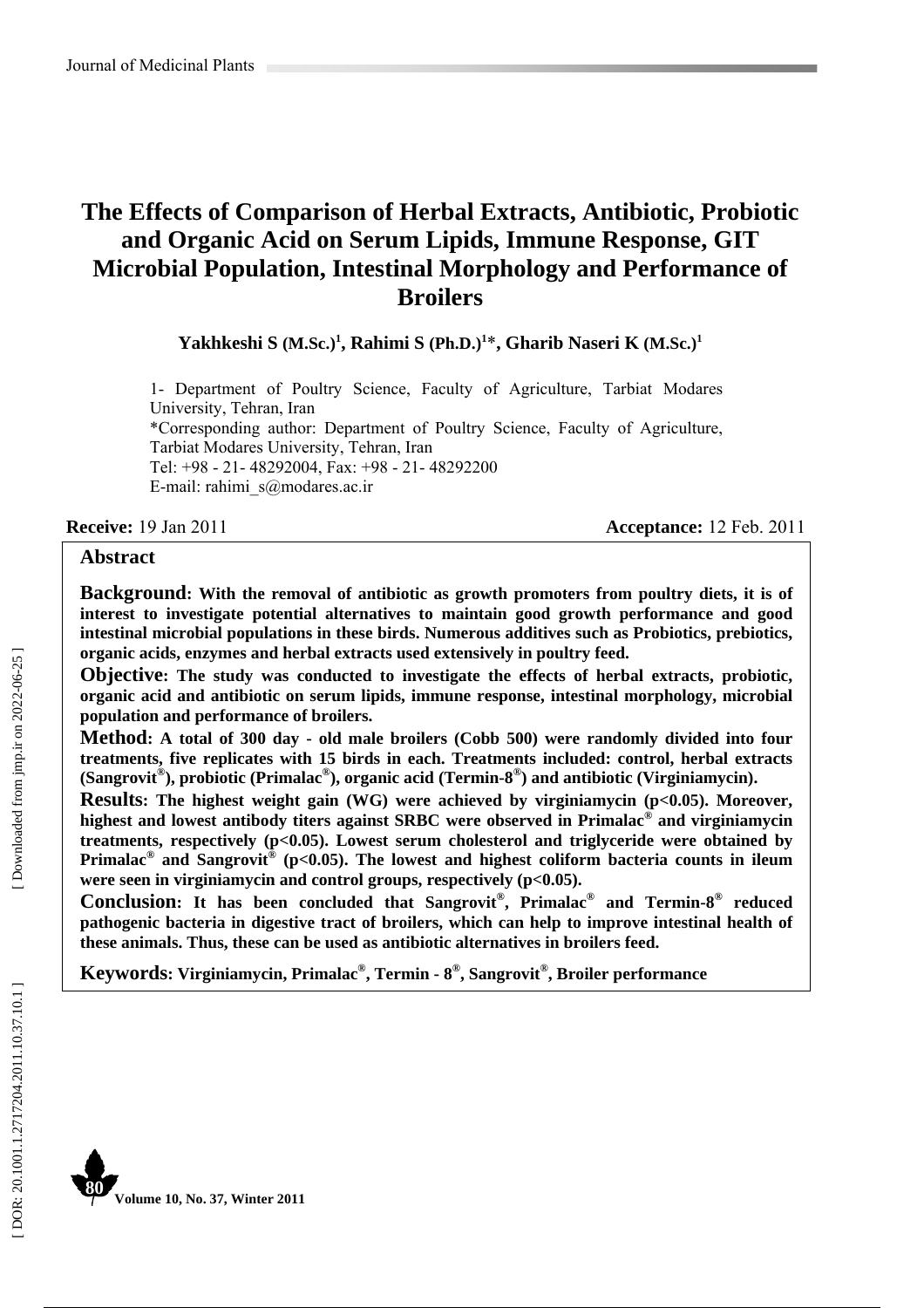# **Introduction**

Antibiotics have been used for more than half a century in poultry feed for improving performance, reducing some pathogenic microorganisms and increasing some useful microorganisms in intestinal tract of these birds [23]. However, antibiotics used as growth promoters in animal feeds have been banned recently due to potential development of antibiotic resistant human pathogenic bacteria [49]. With the removal of antibiotic growth promoters from poultry diets in different areas of the world, it is of interest to investigate potential alternatives to maintain good growth performance and good intestinal microbial populations, particularly to control the growth of harmful bacteria. Numerous additives are used or proposed as means to reduce or eliminate pathogens or improve growth and FCR [32]. Probiotics [2], prebiotics [6], organic acids [27], enzymes [70] and herbal extracts [55] used extensively in poultry feed.

Probiotics are organisms and substances which help to improve the environment of the intestinal tract. Probiotics may be defined as living microorganism which given to animals, assist in the establishment of an intestinal population which is beneficial to the animal and antagonistic to harmful microbes [25]. Also, important characteristics of probiotics are improving feed efficiency without any residual in the poultry tissue and resulting in diseases resistance [62]. In addition, probiotics not only are used as a growth promoter, but also induce immune system and have protective effects against many diseases [23].

Organic acids are the candidate alternative for antibiotics, either individual acids or blends of several acids [8]. Several organic acids have been reported to improve growth performance, feed efficiency, mineral

absorption, and phytate-P utilization when supplemented in diets [5]. Acidification with various organic acids has been reported to reduce the production of toxic components by the bacteria and colonization of pathogens on the intestinal wall, thus preventing the damage to epithelial cells. Langhout [38], also improve the digestibility of proteins, calcium, phosphorus, magnesium, and zinc that serve as substrates in the intermediary metabolism.

Another antibiotic alternative are herbal extracts, which are being used as feed supplements to improve growth performance, manipulation of gut functions and microbial habitat of domestic animals [48]. Herbal extracts supplements have shown to have beneficial effects on broiler performance and carcass quality [60]. A variety of herbal supplements have been widely used to maintain and improve health of humans [19] and birds [22]. Herbal extracts can also improve immune system [42] and reduce blood cholesterol [55]. Sangrovit **®** is a phytogenic feed additive that is extracted from some plants including *Sanguinaria canadensis*. Sanguinarine is a quaternary ammonium salt from the group of benzylisoquinoline alkaloids. It has been shown that sanguinarine suppresses the growth of some bacteria that cause gastrointestinal distress [41], enhance appetite and feed intake, and promote growth [66]. There are many inconsistent results regarding substitution of probiotic, organic acids and herbal extracts for antibiotic and clarifying roles of these additives in poultry production. The prevention of diseases and enhancement of growth, FI and feed efficiency are critical factors in modern broiler production. Therefore, the objective of present study was to evaluate and compare the effects of herbal extracts (Sangrovit **®**), probiotic (Primalac ®),



**81**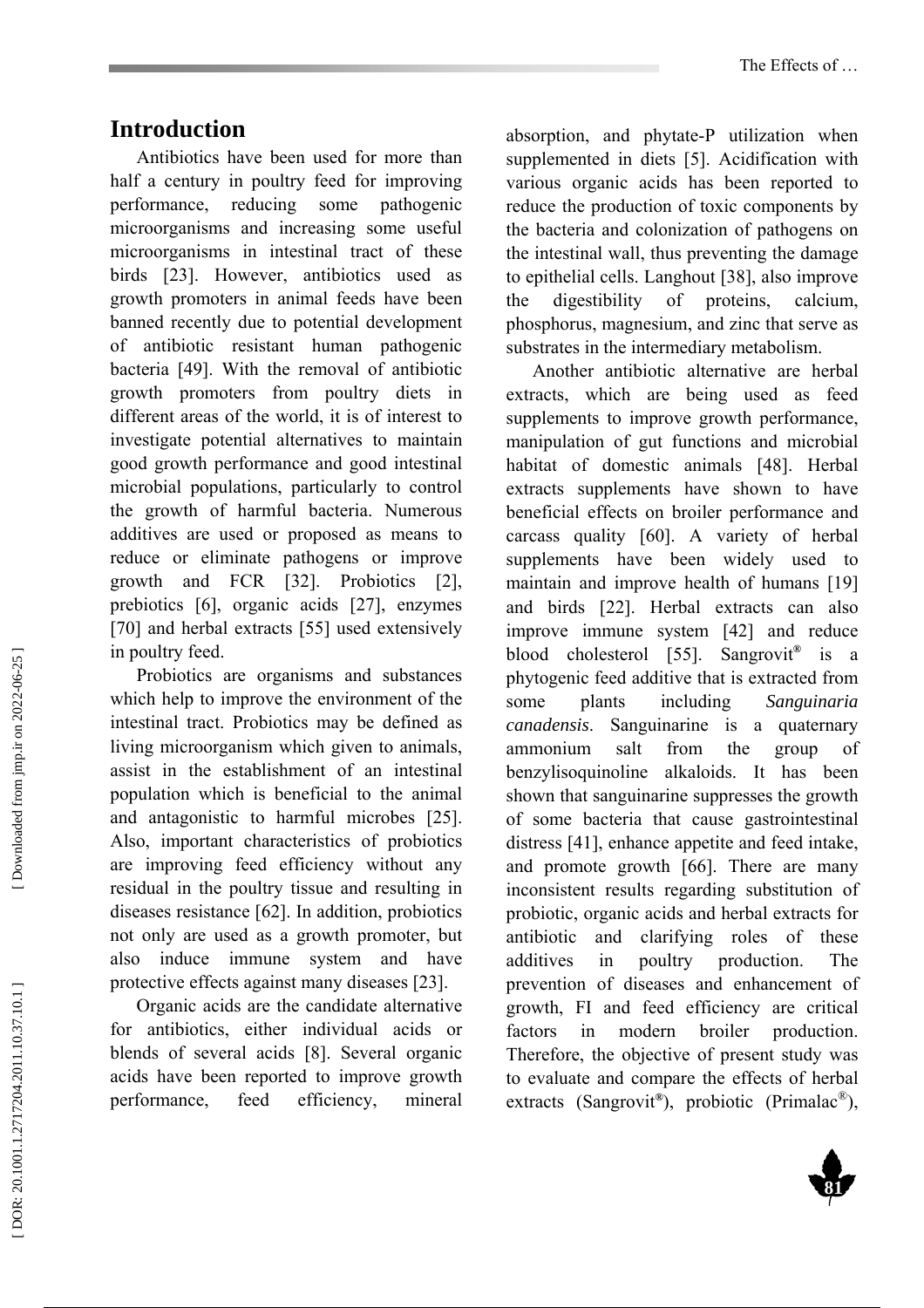organic acid (Termin-8 ®) and antibiotic (Virginiamycin) on serum lipids, immune response, intestinal morphology, microbial population and performance of broilers.

# **Materials and Methods Experimental design and husbandry**

A total of 300 one-day old male broilers (Cobb 500) were randomly allocated to 4 treatments, 5 replicates with 15 birds in each. Dietary treatments were basal diet (control), virginiamycin (Phibro, U.S.A; 15 ppm of diet), Primalac<sup>®</sup> (Star–Labs, U.S.A; 0.1 % of diet), Termin-8 ® (Anitox, U.S.A; 0.2 % of diet) and Sangrovit **®** (Phytobiotics, Germany; 35g/ton of diet) which these additives were administrated for a 42 days period. Feed and water were provided *ad libitum* throughout the study. Lighting schedule was 23L/1D. The temperature was gradually reduced from 32°C by increments of 3°C in each week. Feed composition and formulation of starter (1-14

days), grower (15-28 days) and finisher (29-42 days) diets were based on NRC [47] which presented in Table 1**.** Feed intake (FI), BWG and FCR were measured weekly throughout the experiment period.

### **Immunity and serum lipid assay**

Two birds from each replicate were injected with 1 mL 5% sheep red blood cells (SRBC) antigen suspended in 0.9% saline for evaluation of immune system responses at 21 and 35 days. Blood samples were taken via wing vein at 28 and 42 days and stored at - 20°C. The agglutination assays for SRBC antigen were carried out as described by Munns and Lamont [46]. Sera were analyzed for total titers, and IgG and IgM. The Mercaptoethanol- resistant (MER) titers and mercaptoethanol-sensitive (MES) titers were determined. The MER and MES titers in broilers are presumably, the same as other species [50].

| Table 1- Diet formulation and calculated chemical composition |                    |                    |                           |  |  |  |  |  |  |
|---------------------------------------------------------------|--------------------|--------------------|---------------------------|--|--|--|--|--|--|
| Ingredients $(\% )$                                           | Starter $(1 - 14)$ | Grower $(15 - 28)$ | <b>Finisher (29 - 42)</b> |  |  |  |  |  |  |
| Corn                                                          | 49.82              | 52.11              | 47.09                     |  |  |  |  |  |  |
| Soybean meal                                                  | 41.08              | 35.03              | 30.96                     |  |  |  |  |  |  |
| Wheat                                                         | 4.2                | 8.09               | 14.68                     |  |  |  |  |  |  |
| Soybean oil                                                   | 1.1                | 1.29               | 4.23                      |  |  |  |  |  |  |
| Dicalcium phosphate                                           | 2.46               | 2.20               | 2.06                      |  |  |  |  |  |  |
| DL-methionine                                                 | 0.34               | 0.26               | 0.16                      |  |  |  |  |  |  |
| L-lysine                                                      | 0.23               | 0.19               | 0.03                      |  |  |  |  |  |  |
| Vitamin permix <sup>1</sup>                                   | 0.25               | 0.25               | 0.25                      |  |  |  |  |  |  |
| Mineral permix $2$                                            | 0.25               | 0.25               | 0.25                      |  |  |  |  |  |  |
| Limestone                                                     |                    | 0.05               |                           |  |  |  |  |  |  |
| Salt                                                          | 0.27               | 0.28               | 0.28                      |  |  |  |  |  |  |
| Calculated analysis                                           |                    |                    |                           |  |  |  |  |  |  |
| $ME$ (kcal/kg)                                                | 2820               | 2950               | 3045                      |  |  |  |  |  |  |
| Crude protein%                                                | 21.53              | 18.85              | 18.01                     |  |  |  |  |  |  |
| Crude fat%                                                    | 4.04               | 5.05               | 6.57                      |  |  |  |  |  |  |
| Calcium%                                                      | 0.93               | 0.83               | 0.80                      |  |  |  |  |  |  |
| Available $P\%$                                               | 0.47               | 0.41               | 0.40                      |  |  |  |  |  |  |
| Methionine + cystine $%$                                      | 0.9                | 0.82               | 0.72                      |  |  |  |  |  |  |

|  | Table 1- Diet formulation and calculated chemical composition |  |  |
|--|---------------------------------------------------------------|--|--|
|  |                                                               |  |  |

1- Supplied the following per kilogram of diet: vitamin A (retinyl acetate), 8,000 IU; vitamin D 3 (cholecalciferol), 3,000 IU; vitamin E (DL-alpha-tocopheryl acetate), 25 IU; menadione, 1.5 mg; vitamin  $B_{12}$ (cyanocobalamin), 0.02 mg; biotin, 0.1 mg; folacin (folic acid), 1 mg; niacin (nicotinic acid), 50 mg; pantothenic acid, 15 mg; pyridoxine (pyridoxine\_HCl), 4 mg; riboflavin, 10 mg; and thiamin, 3 mg (thiamin mononitrate).

2- Supplied the following per kilogram of diet: 10 mg of copper (CuSO4 ); 1.0 mg of iodine Ca (IO3) 2; 80 mg of iron (FeSO4\_H2O); 100 mg of manganese (MnSO4\_H2O); 0.15 mg of selenium (NaSeO3); 80 mg of zinc  $(ZnSO4-H2O)$ ; and 0.5 mg of cobalt  $(CoSO4)$ .

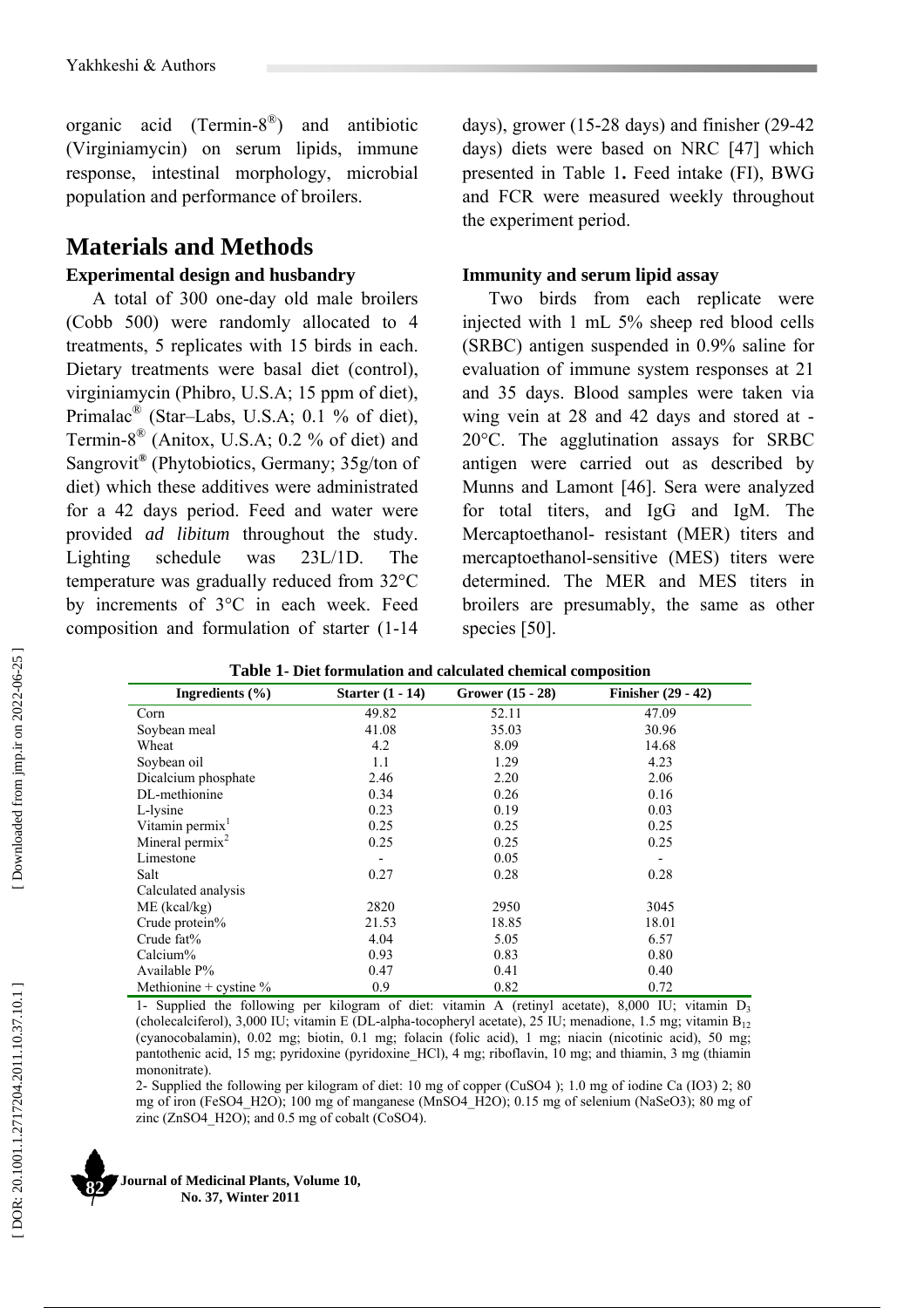Broilers from each replicate were randomly selected and blood samples were taken via wing vein at 42 days. Serum samples were taken and cholesterol, triglyceride, LDL and HDL were measured by using the specific kits (Pars Azmoon, Tehran, 2009) and spectrophotometer (UV) in 546 nm wavelength.

#### **Microbial sampling and incubation**

On day 42 of experiment, two birds from each replicate were killed via CO 2 inhalation. The crop, ileum and cecum contents were collected. Contents were gently removed in sterile sampling tubes and immediately transferred on ice to the laboratory. The contents of mentioned segments were used for microbial study. The serial dilutions  $(10^{-3}$  to  $10^{-7})$  were made. Thereafter, the selective media of Plate Count Agar (Merck, Germany), De Man Rogosa Sharpe Agar (MRS) (Merck, Germany) and MacConkey Agar (Merck, Germany) were used for total aerobics; *lactic acid* bacteria and coliforms, respectively. Microbial populations for total aerobics and coliforms were counted after aerobic incubation at 37°C for 24 hours and *lactic acid* bacteria after aerobic incubation at 37°C for 48 hours [72].

#### **Intestinal morphology assay**

On 21 and 42 days of age middle sections (3-4 cm) of duodenum, jejunum and illume of two birds from each replicate were cut and prepared for histological indices assay. The histological indices were measured according to Iji et al. [31] method. Intestinal tissue samples were fixed in formalin and dehydrated, cleared, impregnation with paraffin. The processed tissue was then embedded in paraffin wax. Section were cut (6µm) from the waxed tissue on LEICA RM 2145 microtome, cleared of wrinkles by floating on warm water  $(55 - 60^{\circ}C)$  prior to mounting on 10% poly -L- lysine coated

slides. The slides were stained by haematoxylin and eosin.

Histological indices were determined by use of a computer-aided light microscopic image analyzer (Motic Images, 2000 1.2, Scion Image, Japan). The villous height, crypt depth were measured and calculation was made for villous height: crypt depth rate. Means values of 10 adjacent, vertically oriented villous-crypt units per section were considered for analysis.

### **Statistical analysis**

A completely randomized design (CRD) was employed. One-way analysis of variance was performed using the general linear model procedure of SAS software [59]. Duncan's multiple range test were used to means comparison ( $p<0.05$ ).

# **Results**

### **Performance**

The effects of dietary treatments on broiler performance are presented at Table 2. No significant differences were found between treatments in FI at 1 - 14, 15 - 28, 29 - 42 and 1 - 42 days of age  $(p>0.05)$ . Moreover, no significant differences were obtained in WG at 1 - 14 and 14-28 days of age (p>0.05). The highest and lowest WG was achieved in virginiamycin and control at 28-42 and 1 - 42 days of ages, respectively  $(p<0.05)$ . Also, no significant differences were observed in FCR between treatments at 1 - 14 and 14-28 days of age (p>0.05). The highest FCR were obtained by control at  $28 - 42$  and  $1 - 42$  days of age  $(p<0.05)$ .

#### **Immunity assay**

The results of dietary treatments on immune response of broilers are displayed in Table 3. The primary immune response against

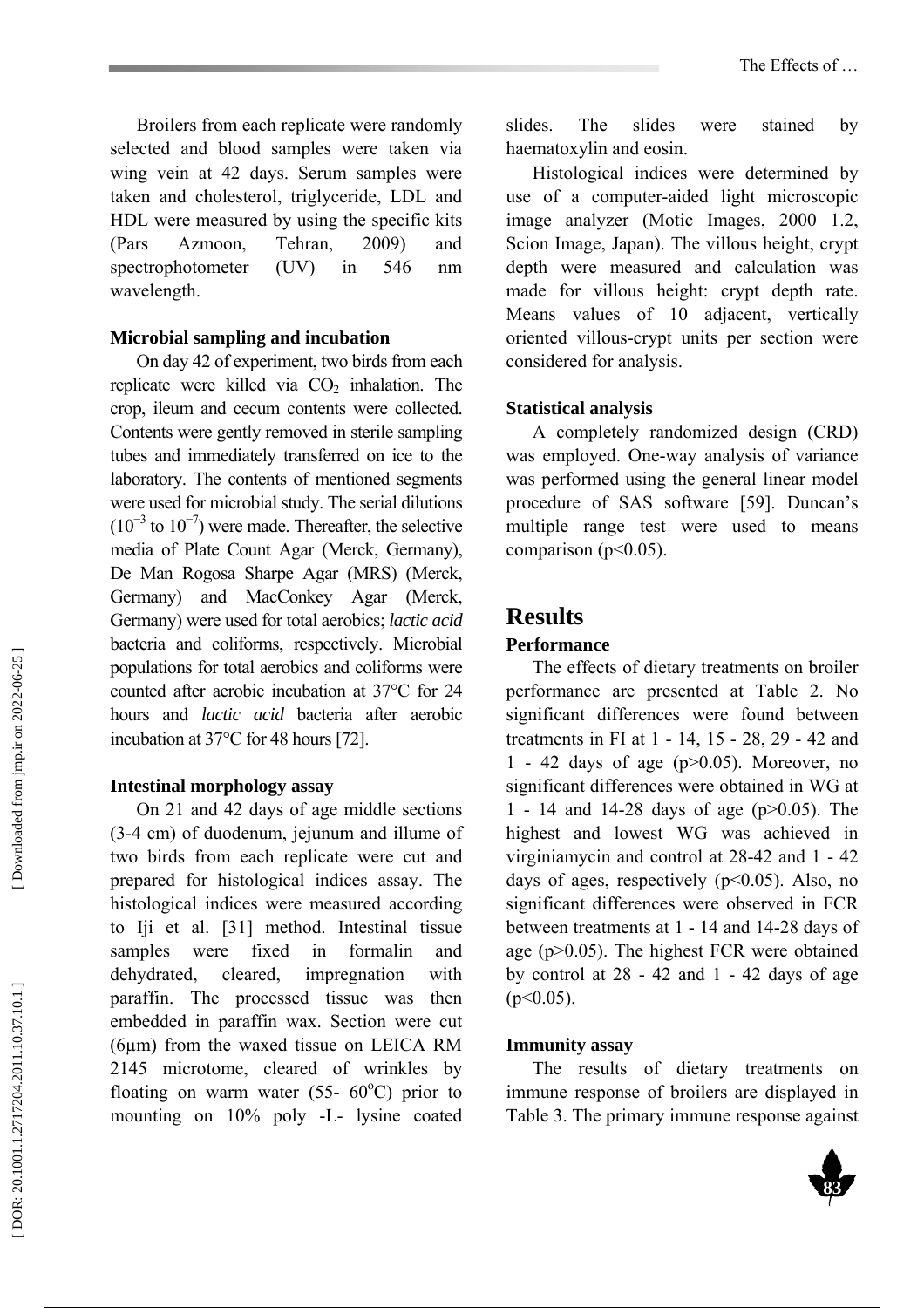SRBC was not affected by the treatments (p>0.05), but secondary immune response and heterophil to lymphocyte ratio (H/L) were significantly affected  $(p<0.05)$ . The highest and lowest total anti-body titers against SRBC and IgG and IgM were observed in Primalac $^{\circledR}$ 

and virginiamycin, respectively  $(p<0.05)$ . Moreover, Primalac<sup>®</sup> ® and Sangrovit **®** treatments caused significant increases in relation H/L rather than other treatments  $(p<0.05)$ .

| <b>Measurement</b>    |                   |                       | <b>Treatments</b>   |                    |                   | <b>SEM</b> |
|-----------------------|-------------------|-----------------------|---------------------|--------------------|-------------------|------------|
|                       | <b>Control</b>    | Primalac <sup>®</sup> | Sangrovit®          | Virginiamycin      | Termin- $8^\circ$ |            |
| Feed intake (g/day)   |                   |                       |                     |                    |                   |            |
| $1-14$ day            | 39.53             | 39.31                 | 39.01               | 39.10              | 39.70             | 0.344      |
| 14-28 day             | 105.06            | 106.39                | 106.20              | 106.29             | 106.82            | 0.577      |
| 28-42 day             | 167.33            | 174.67                | 164.33              | 171.44             | 167.33            | 2.15       |
| $1-42$ day            | 105.89            | 107.37                | 105.08              | 104.8              | 106.41            | 0.576      |
| Weight gain (g/day)   |                   |                       |                     |                    |                   |            |
| $1-14$ day            | 28.39             | 29.31                 | 27.71               | 30.11              | 29.06             | 0.393      |
| 14-28 day             | 48.36             | 55.16                 | 57.27               | 56.54              | 53.52             | 1.43       |
| 28-42 day             | $70.89^{b}$       | $76.55^{ab}$          | $71.93^{b}$         | 81.47 <sup>a</sup> | $70.92^{b}$       | 1.51       |
| $1-42$ day            | $50.27^{b}$       | 54.76 <sup>ab</sup>   | 53.36 <sup>ab</sup> | $57.5^{\rm a}$     | $50.89^{b}$       | 0.923      |
| Feed conversion ratio |                   |                       |                     |                    |                   |            |
| $1-14$ day            | 1.39              | 1.34                  | 1.41                | 1.29               | 1.36              | 0.016      |
| 14-28 day             | 2.19              | 1.92                  | 1.87                | 1.88               | 2.00              | 0.049      |
| 28-42 day             | $2.36^{a}$        | $2.28^{ab}$           | $2.28^{ab}$         | $2.10^{b}$         | $2.34^{a}$        | 0.036      |
| $1-42$ day            | 2.11 <sup>a</sup> | $1.96^{ab}$           | $1.97^{ab}$         | $1.82^{b}$         | 2.09 <sup>a</sup> | 0.034      |

|  |  |  | Table 2 - Broilers performance in response to different treatments |  |
|--|--|--|--------------------------------------------------------------------|--|
|--|--|--|--------------------------------------------------------------------|--|

abc Means in rows with different superscripts were significantly differ (p<0.05). SEM: Standard Means of Errors

| <b>Treatment</b>        | <b>Post first immunization</b> |       |            |       | <b>Post second immunization</b> |                   |                |                    |
|-------------------------|--------------------------------|-------|------------|-------|---------------------------------|-------------------|----------------|--------------------|
|                         | <b>Total titer</b>             | IgG   | <b>IgM</b> | H/L   | <b>Total titer</b>              | <b>IgG</b>        | IgM            | H/L                |
| Control                 | 3.91                           | 2.78  | 1.20       | 23.87 | $4.57^{\rm cb}$                 | $3.45^{ab}$       | $1.12^{ab}$    | $23.41^{\circ}$    |
| Primalac <sup>®</sup>   | 4.08                           | 2.75  | 1.33       | 26.75 | $5.66^{\circ}$                  | 4.02 <sup>a</sup> | $1.63^{\rm a}$ | $29.97^{\text{a}}$ |
| Sangrovit <sup>®</sup>  | 4.12                           | 3.24  | 0.88       | 25.76 | $5.36^{ab}$                     | 3.81 <sup>a</sup> | $1.54^{ab}$    | $29.69^{\rm a}$    |
| Virginiamycin           | 3.97                           | 2.78  | 1.20       | 24.86 | 4.36 <sup>c</sup>               | $3.30^{b}$        | $1.06^{\rm b}$ | $24.73^{cb}$       |
| Termin- $8^{\circledR}$ | 4.01                           | 2.83  | 1.18       | 25.44 | $4.92$ <sup>abc</sup>           | $3.61^{\circ}$    | $1.31^{ab}$    | $26.35^{b}$        |
| <b>SEM</b>              | 0.223                          | 0.227 | 0.083      | 0.546 | 0.160                           | 0.094             | 0.119          | 0.748              |

abcMeans in columns with different superscripts were significantly differ (p<0.05). SEM, Standard Means of Errors H/L: hetrophil for lymphocytes

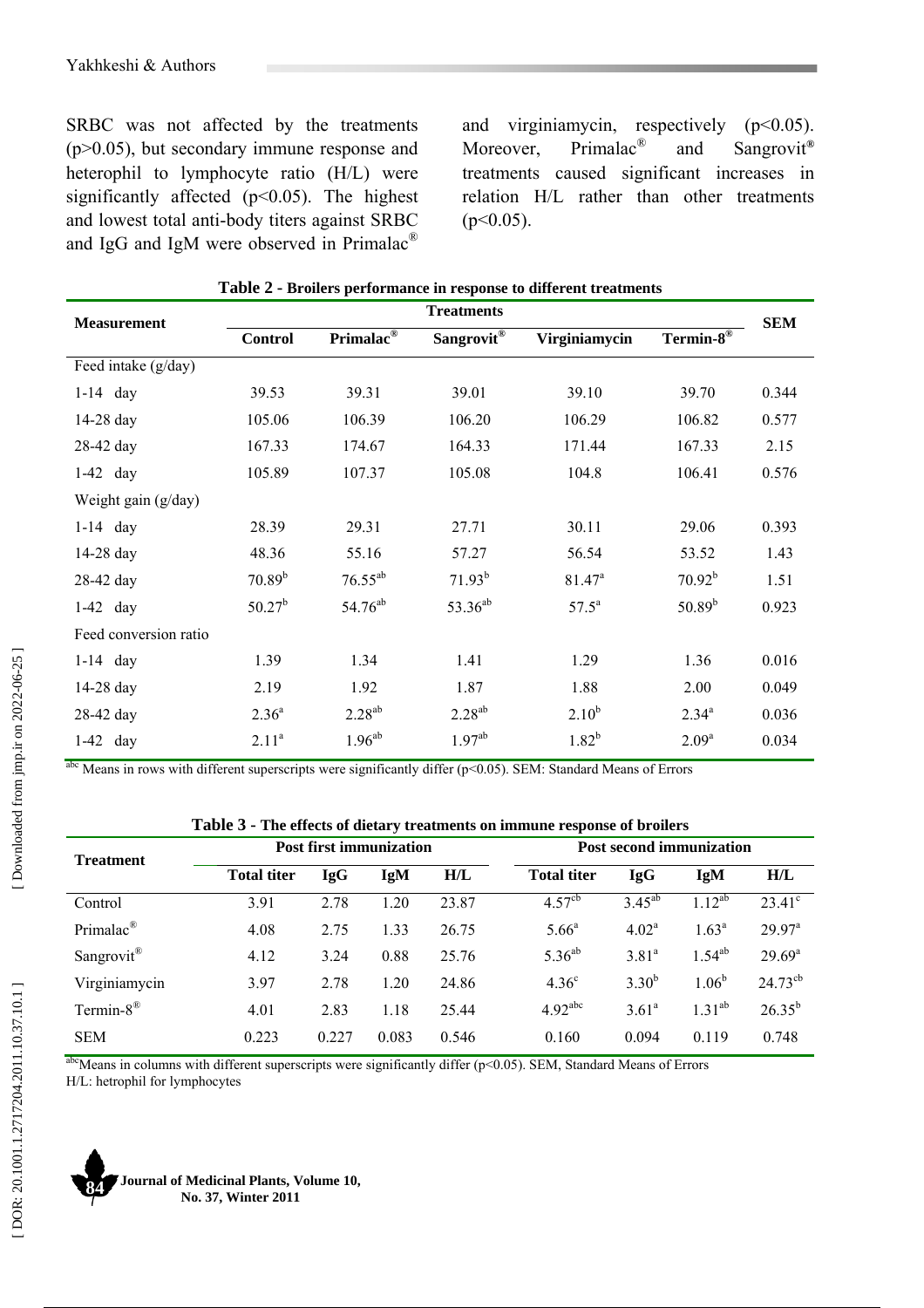#### **Serum lipid assay**

The effects of treatments on triglyceride, cholesterol, high and low density lipoproteins are illustrated in Table 4. The highest and lowest serum cholesterol and triglyceride levels were attained by virginiamycin and Sangrovit<sup>®</sup> groups, respectively (p<0.05). In addition, the highest and lowest high density lipoprotein (HDL) and low density lipoprotein (LDL) levels were respectively obtained by virginiamaycin and Primalac<sup>®</sup> (p<0.05).

#### **Microbial populations**

The effects of treatments on microflora population of crop, ileum and cecum are shown at Table 5. No significant differences were observed in total aerobic bacteria in ileum and cecum at 21 day of age  $(p>0.05)$ . The lowest and highest coliforms bacteria counts in ileum at 21 days of age were achieved in virginiamycin and control, respectively (p<0.05). No significant differences were observed in coliforms bacteria counts in cecum at 21 day of age (p>0.05). Moreover, the highest and lowest *lactic acid* bacteria in crop, ileum and cecum at 21 days of age were observed in Primalac $^{\circledR}$ and virginiamycin, respectively  $(p<0.05)$ . No significant differences were observed in total aerobic bacteria in ileum at 42 day of age (p>0.05). Additionally, the lowest coliforms bacteria counts in ileum and cecum were attained by virginiamycin (p<0.05) which did

not differ with Primalac $^{\circledR}$  at 42 days of age (p>0.05). The highest lactic acid bacteria in ileum were achieved by Primalac<sup>®</sup> (p>0.05). Moreover, No significant differences were observed in coliforms bacteria counts and *lactic acid* bacteria in cecum at 42 day of age  $(p>0.05)$ .

#### **Intestinal morphology**

The effect of different treatments on intestinal morphology characteristics are presented at Table 6. Dietary treatment affected villous characteristics at different age. The highest and lowest villous height in duodenum and jejunum were attained by Primalac<sup>®</sup> and control at 21 and 42 days of age, respectively  $(p<0.05)$ . Moreover, No significant differences were observed between treatments in the villous height in ileum at 21 and 42 days of age  $(p>0.05)$ . In addition, no significant differences were observed between treatments in the crypt depth in duodenum, jejunum and ileum at 21 and 42 days of age (p>0.05). Greatest villi height: crypt depths in jejunum were obtained by Primalac ® at 21 days of age  $(p<0.05)$ . Furthermore, No significant differences were observed between treatments in the villi height: crypt depth in duodenum and ileum (p>0.05). Greatest villi height: crypt depth in Duodenum and jejunum were obtained by Primalac<sup>®</sup> ( $p$ <0.05) which was not differ with Sangrovit<sup>®</sup> and Termin-8<sup>®</sup> at 42 days of age ( $p > 0.05$ ).

| <b>Treatments</b>           | $TG^1$             | $\mathbf{C}\mathbf{H}^2$ | HDL <sup>3</sup>    | LDL <sup>4</sup>   |
|-----------------------------|--------------------|--------------------------|---------------------|--------------------|
| Control                     | $49.86^{ab}$       | $137.72^{ab}$            | 54.17 <sup>ab</sup> | $61.52^{b}$        |
| Primalac <sup>®</sup>       | $47.06^{b}$        | $125.50^{b}$             | $52.09^b$           | 57.09 <sup>c</sup> |
| Sangrovit <sup>®</sup>      | 46.97 <sup>b</sup> | $124.43^{b}$             | $52.72^b$           | 58.32bc            |
| Virginiamycin               | $52.67^{\circ}$    | $140.87^a$               | $59.16^a$           | $65.32^{a}$        |
| Termin-8 <sup>®</sup>       | $47.36^{b}$        | $130.19^{ab}$            | $53.15^{ab}$        | $59.19^{bc}$       |
| <b>SEM</b><br>$\sim$ $\sim$ | 0.7                | 2.43                     | 0.980               | 0.889              |

**Table 4 - The effects of treatments on some blood parameters of broilers (Mg/dl)** 

 $a^{\text{bc}}$ Means in columns with different superscripts were significantly differ (p<0.05). SEM, Standard Means of Errors <sup>1</sup>TG=Triglyceride; <sup>2</sup>CH=Cholesterol; <sup>3</sup>HDL=High density lipoprotein; <sup>4</sup>LDL= Low density lipoprotein

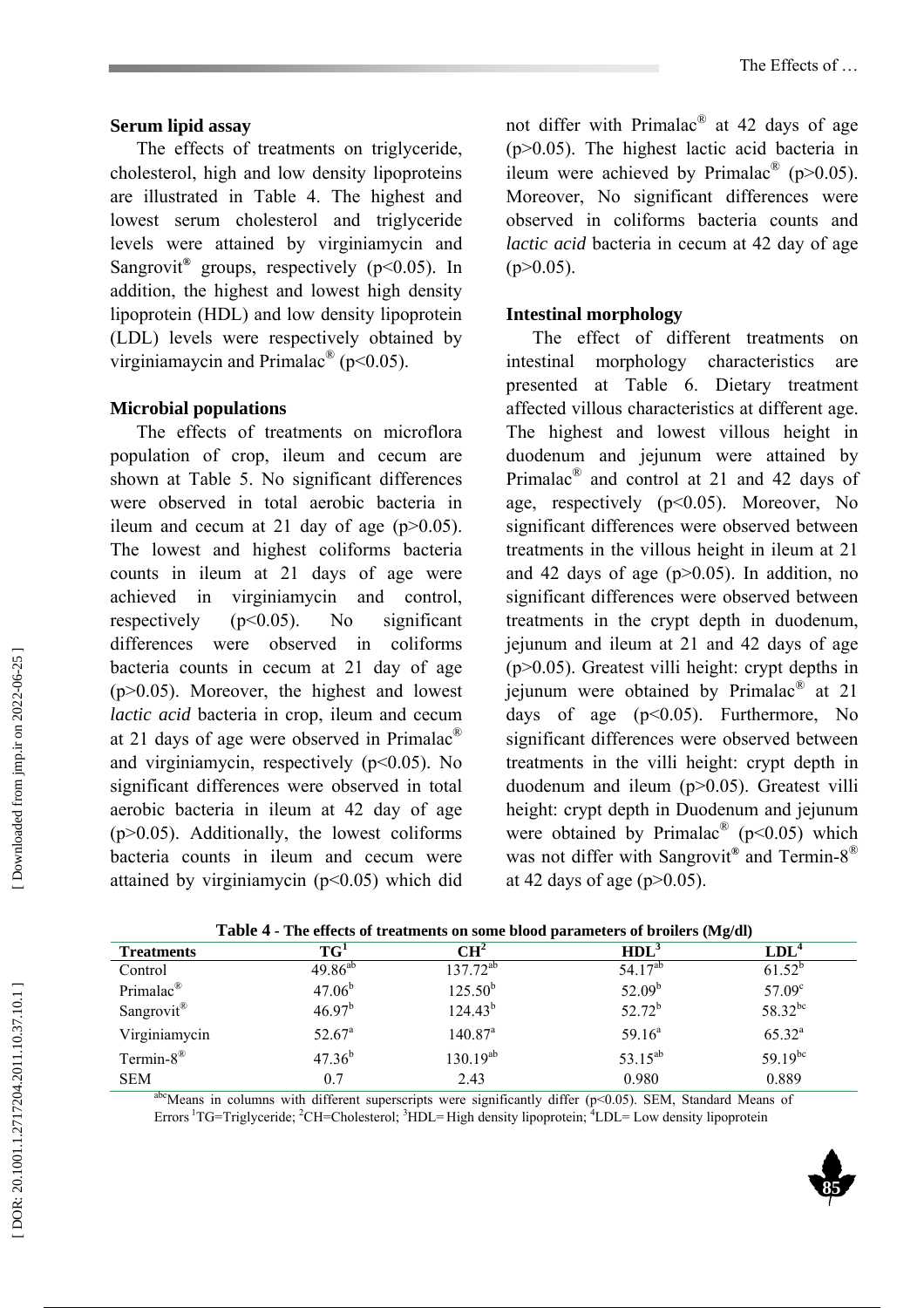| The effects of areas $j$ treatments on erop and intestine interosial population of stroners $(\log_{10} \epsilon \log_{20})$ | <b>Dietary treatment</b> |                       |                        |                      |                       |            |  |  |  |  |
|------------------------------------------------------------------------------------------------------------------------------|--------------------------|-----------------------|------------------------|----------------------|-----------------------|------------|--|--|--|--|
| <b>Measurement</b>                                                                                                           | <b>Control</b>           | Primalac <sup>®</sup> | Sangrovit <sup>®</sup> | <b>Virginiamycin</b> | Termin-8 <sup>®</sup> | <b>SEM</b> |  |  |  |  |
| Crop day 21                                                                                                                  |                          |                       |                        |                      |                       |            |  |  |  |  |
| Total aerobic                                                                                                                | 8.17                     | 8.15                  | 8.13                   | 8.06                 | 8.10                  | 0.023      |  |  |  |  |
| Lactic acid bacteria                                                                                                         | $7.32^{ab}$              | $7.38^{a}$            | $7.36^{ab}$            | $7.29^{b}$           | $7.31^{ab}$           | 0.011      |  |  |  |  |
| Total coliforms                                                                                                              | 3.37                     | 3.37                  | 3.35                   | 3.30                 | 3.32                  | 0.015      |  |  |  |  |
| Crop day 42                                                                                                                  |                          |                       |                        |                      |                       |            |  |  |  |  |
| Total aerobic                                                                                                                | 9.11 <sup>a</sup>        | 8.99 <sup>ab</sup>    | 8.97 <sup>ab</sup>     | $8.84^{b}$           | $8.94^{b}$            | 0.028      |  |  |  |  |
| Lactic acid bacteria                                                                                                         | 8.06                     | 8.20                  | 8.12                   | 8.13                 | 8.11                  | 0.019      |  |  |  |  |
| Total coliforms                                                                                                              | 4.21                     | 4.19                  | 4.18                   | 4.13                 | 4.14                  | 0.014      |  |  |  |  |
| Ileum day 21                                                                                                                 |                          |                       |                        |                      |                       |            |  |  |  |  |
| Total aerobic                                                                                                                | 8.23                     | 8.19                  | 8.16                   | 8.13                 | 8.16                  | 0.016      |  |  |  |  |
| Lactic acid bacteria                                                                                                         | $8.02^{b}$               | $8.15^{\circ}$        | $8.13^{a}$             | 8.00 <sup>b</sup>    | 8.09 <sup>ab</sup>    | 0.018      |  |  |  |  |
| Total coliforms                                                                                                              | $5.52^{a}$               | $5.42^{b}$            | $5.47^{ab}$            | 5.30 <sup>c</sup>    | $5.35^{\circ}$        | 0.020      |  |  |  |  |
| Ileum day 42                                                                                                                 |                          |                       |                        |                      |                       |            |  |  |  |  |
| Total aerobic                                                                                                                | 9.11                     | 9.05                  | 9.04                   | 9.00                 | 9.03                  | 0.017      |  |  |  |  |
| Lactic acid bacteria                                                                                                         | $8.94^{b}$               | $9.22^{\text{a}}$     | $9.11^{ab}$            | 8.86 <sup>c</sup>    | $9.03^{bc}$           | 0.032      |  |  |  |  |
| Total coliforms                                                                                                              | $6.49^{a}$               | $6.13^{\text{cb}}$    | $6.42^{\rm a}$         | 6.04 <sup>c</sup>    | 6.20 <sup>b</sup>     | 0.042      |  |  |  |  |
| Cecum day 21                                                                                                                 |                          |                       |                        |                      |                       |            |  |  |  |  |
| Total aerobic                                                                                                                | 7.94                     | 7.88                  | 7.93                   | 7.83                 | 7.85                  | 0.019      |  |  |  |  |
| Lactic acid bacteria                                                                                                         | $9.34^{b}$               | $9.51^a$              | $9.46^{\circ}$         | $9.30^{b}$           | $9.42^{ab}$           | 0.021      |  |  |  |  |
| Total coliforms                                                                                                              | 8.05                     | 7.98                  | 8.03                   | 7.93                 | 7.95                  | 0.023      |  |  |  |  |
| Cecum day 42                                                                                                                 |                          |                       |                        |                      |                       |            |  |  |  |  |
| Total aerobic                                                                                                                | $9.14^{a}$               | $8.75^{\text{cb}}$    | $8.79^{b}$             | 8.67 <sup>c</sup>    | $8.72^{cb}$           | 0.040      |  |  |  |  |
| Lactic acid bacteria                                                                                                         | 10.13                    | 10.30                 | 10.26                  | 10.10                | 10.21                 | 0.032      |  |  |  |  |
| Total coliforms                                                                                                              | 8.90 <sup>a</sup>        | $8.82$ <sup>cb</sup>  | 8.87 <sup>a</sup>      | 8.77 <sup>c</sup>    | 8.80 <sup>b</sup>     | 0.020      |  |  |  |  |

| Table 5 - The effects of dietary treatments on crop and intestine microbial population of broilers ( $Log_{10}$ cfu/g) |  |  |
|------------------------------------------------------------------------------------------------------------------------|--|--|
|------------------------------------------------------------------------------------------------------------------------|--|--|

 $a$ bcMeans in rows with different superscripts were significantly differ (p<0.05). SEM, Standard Means of Errors

|                                     | <b>Treatments</b> |                       |                    |                     |                      |            |
|-------------------------------------|-------------------|-----------------------|--------------------|---------------------|----------------------|------------|
| <b>Intestine morphology</b>         | <b>Control</b>    | Primalac <sup>®</sup> | Sangrovit®         | Virginiamycin       | Termin- $8^\circ$    | <b>SEM</b> |
| Villi height (µm 21day)             |                   |                       |                    |                     |                      |            |
| Duodenum                            | $934.13^{b}$      | $1020^a$              | $995.09^{ab}$      | 942.89 $^{\rm b}$   | 1009 <sup>ab</sup>   | 12.27      |
| Jejunum                             | $732.84^{b}$      | 835.01 <sup>a</sup>   | $778.29^{ab}$      | $737.34^{b}$        | 797.89 <sup>ab</sup> | 13.09      |
| Ileum                               | 422.89            | 508.67                | 484.17             | 435.15              | 502.71               | 14.27      |
| Crypt depth $(\mu m 21 \text{day})$ |                   |                       |                    |                     |                      |            |
| Duodenum                            | 190.65            | 194.12                | 184.27             | 182.60              | 192.67               | 8.01       |
| Jejunum                             | 155.69            | 132.24                | 142.88             | 148.21              | 141.76               | 5.35       |
| <b>Ileum</b>                        | 116.09            | 101.92                | 112.17             | 113.06              | 105.47               | 4.43       |
| Villi height: Crypt depth 21day     |                   |                       |                    |                     |                      |            |
| Duodenum                            | 5.21              | 5.48                  | 5.56               | 5.27                | 5.46                 | 0.275      |
| Jejunum                             | $4.75^{b}$        | 6.66 <sup>a</sup>     | $5.55^{ab}$        | 5.01 <sup>ab</sup>  | $5.77^{ab}$          | 0.270      |
| <b>Ileum</b>                        | 3.78              | 5.00                  | 4.42               | 4.01                | 4.84                 | 0.211      |
| Villi height (µm 42day)             |                   |                       |                    |                     |                      |            |
| Duodenum                            | $1204^{\rm b}$    | $1264^{\rm a}$        | 1237 <sup>ab</sup> | $1207^{\rm b}$      | $1236^{ab}$          | 6.79       |
| Jejunum                             | $967.34^{b}$      | 1088 <sup>a</sup>     | $1036^{ab}$        | 982.09 <sup>b</sup> | $1055^{ab}$          | 15.33      |
| <b>Ileum</b>                        | 712.89            | 798.68                | 774.17             | 725.15              | 792.71               | 14.27      |
| Crypt depth $(\mu m 42 \text{day})$ |                   |                       |                    |                     |                      |            |
| Duodenum                            | 228.44            | 224.92                | 222.67             | 226.68              | 224.97               | 1.59       |
| Jejunum                             | 207.42            | 180.20                | 183.42             | 205.17              | 182.17               | 4.69       |
| Ileum                               | 159.79            | 139.17                | 155.69             | 155.17              | 145.40               | 4.11       |



**Journal of Medicinal Plants, Volume 10, 86** Journal of Medicinal Plants, **No. 37**, Winter 2011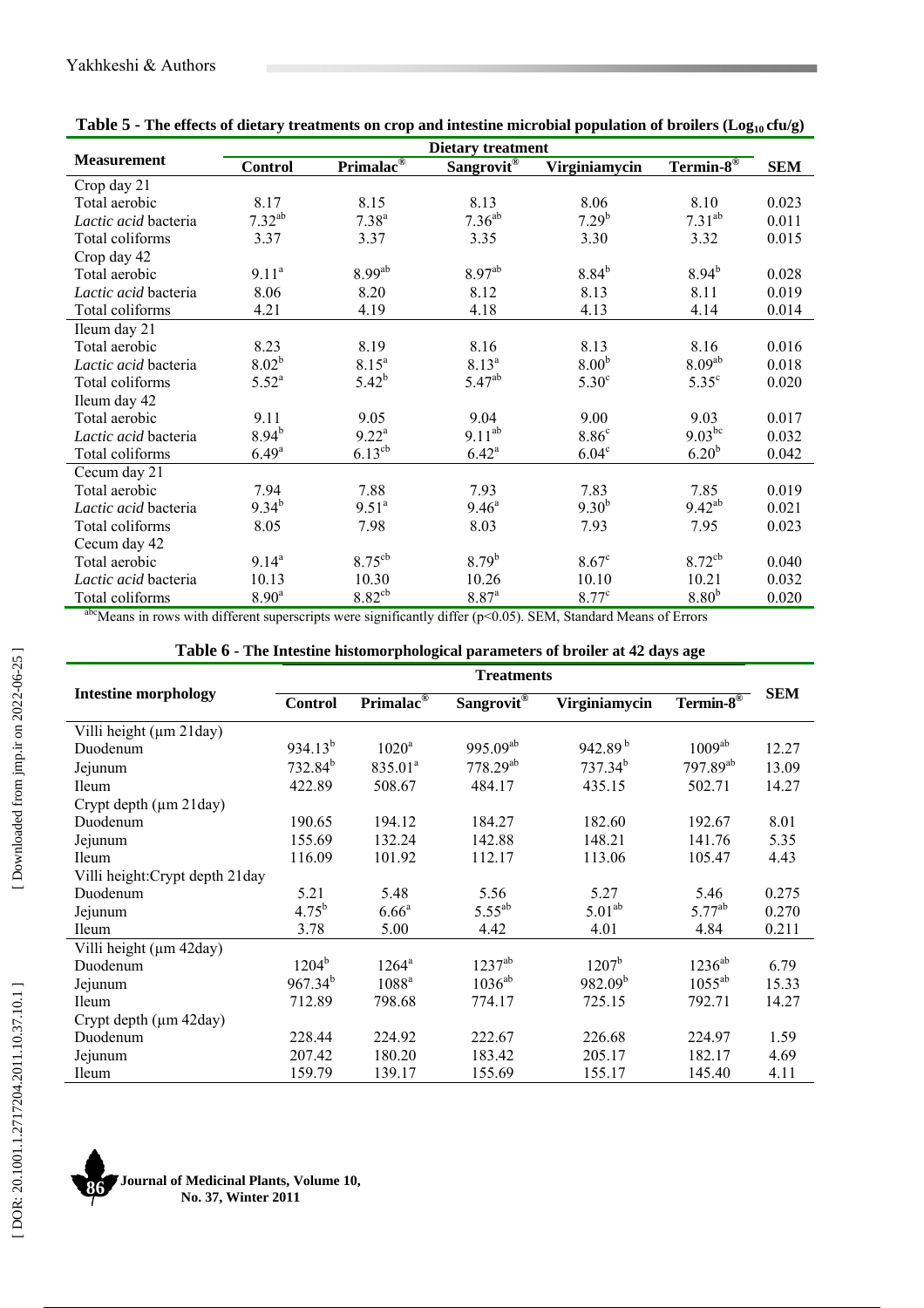| <u>o original a more o vers riferante indecine harded a harded and more of order at the angle and</u> | <b>Treatments</b> |                       |                        |               |                   |            |
|-------------------------------------------------------------------------------------------------------|-------------------|-----------------------|------------------------|---------------|-------------------|------------|
| <b>Intestine morphology</b>                                                                           | <b>Control</b>    | Primalac <sup>®</sup> | Sangrovit <sup>®</sup> | Virginiamycin | Termin- $8^\circ$ | <b>SEM</b> |
| Villi height: Crypt depth 42day                                                                       |                   |                       |                        |               |                   |            |
| Duodenum                                                                                              | $5.28^{b}$        | $5.62^{\rm a}$        | $5.55^{ab}$            | $5.33^{b}$    | $5.50^{ab}$       | 0.046      |
| Jejunum                                                                                               | $4.66^{b}$        | $6.28^{a}$            | $5.64^{ab}$            | $4.79^{b}$    | $5.81^{ab}$       | 0.202      |
| <b>Ileum</b><br>$0h - 1$                                                                              | 4.58              | 5.73                  | 5.05                   | 4.74          | 5.48              | 0.184      |

**Continue Table 6 -The Intestine histomorphological parameters of broiler at 42 days age**

abc Means in rows with different superscripts were significantly differ (P<0.05). SEM: Standard Means of Errors

# **Discussion**

## **Performance**

Controlling the growth of intestinal microflora is important for improving the wellbeing of the host. Good intestinal health will lead to a better growth rate and feed efficiency in poultry [44]. It is known that antibiotics reduce pathogenic bacteria [43] in intestine. This action causes a reduction of competition for microbial nutrients in the host and thereby increases availability of nutrients [71]. This can improve FCR and increase BWG [3, 67, 16]. On the other hand, Miles et al. [43] has shown that antibiotics result in a thinner muscularis mucosa. This could lead to an increased absorption efficiency of nutrients and lead to a better performance [39]. Bafundo et al. [3] Ferket, [18] and Cabuk et al. [7] have reviewed the various benefits of antibiotics in broiler diets. Results of current study are in agreement with findings of these researches. Antibiotics induce enlargement of villous length and width along with a decrease of depth of intestinal crypts, which can be correlated with a decrease of total microbial population.

The improvement in performance and feed efficiency of broiler chickens fed probiotics [34, 45] is known to be via retention of beneficial microbial population in digestive tract and improving feed digestion and absorption [20]. Furthermore, probiotics increase short-chain fatty acids [56], decrease intestinal pH [29], improve intestinal morphology and immune response [35]. The positive effects of probiotics on broiler performance in this experiment are in agreement with studies of some researchers [34, 35]. The recent scientific article refers to dietary supplementation with extracts of some plants indicating growth promotion, nutrient digestibility enhancement, and feed efficacy mechanisms in broiler chickens [7, 21]. Results of studies by Tschirner et al. [66] and Vieira et al. [69] indicated benefit effects of using Sangrovit® in broilers and swine diets. Moreover, Sangrovit® significantly increased SCFA's in intestine, improves gut characteristics and nutrient absorption [33]. These data support the benefits of Sangrovit<sup>®</sup> on WG and FCR observed in our finding. It has been suggested that organic acids improve the microflora and reduce harmful bacteria of the gut [53] and with producing an appropriate pH in the gut [63] and on the other hand increasing the metabolism energy with the use of enzymes [64], they can increase the utilization of nutrients in the gut and improve FCR.

## **Immunity assay**

Increased immune responses have been reported with the use of probiotic [37, 48] and herbal extracts [26, 42] in diets, which is in agreement with the results of current study. Researchers have shown that diets containing probiotics increase immune response via enhancement of the formulating bacteria on an acquired immune response exerted by T and B

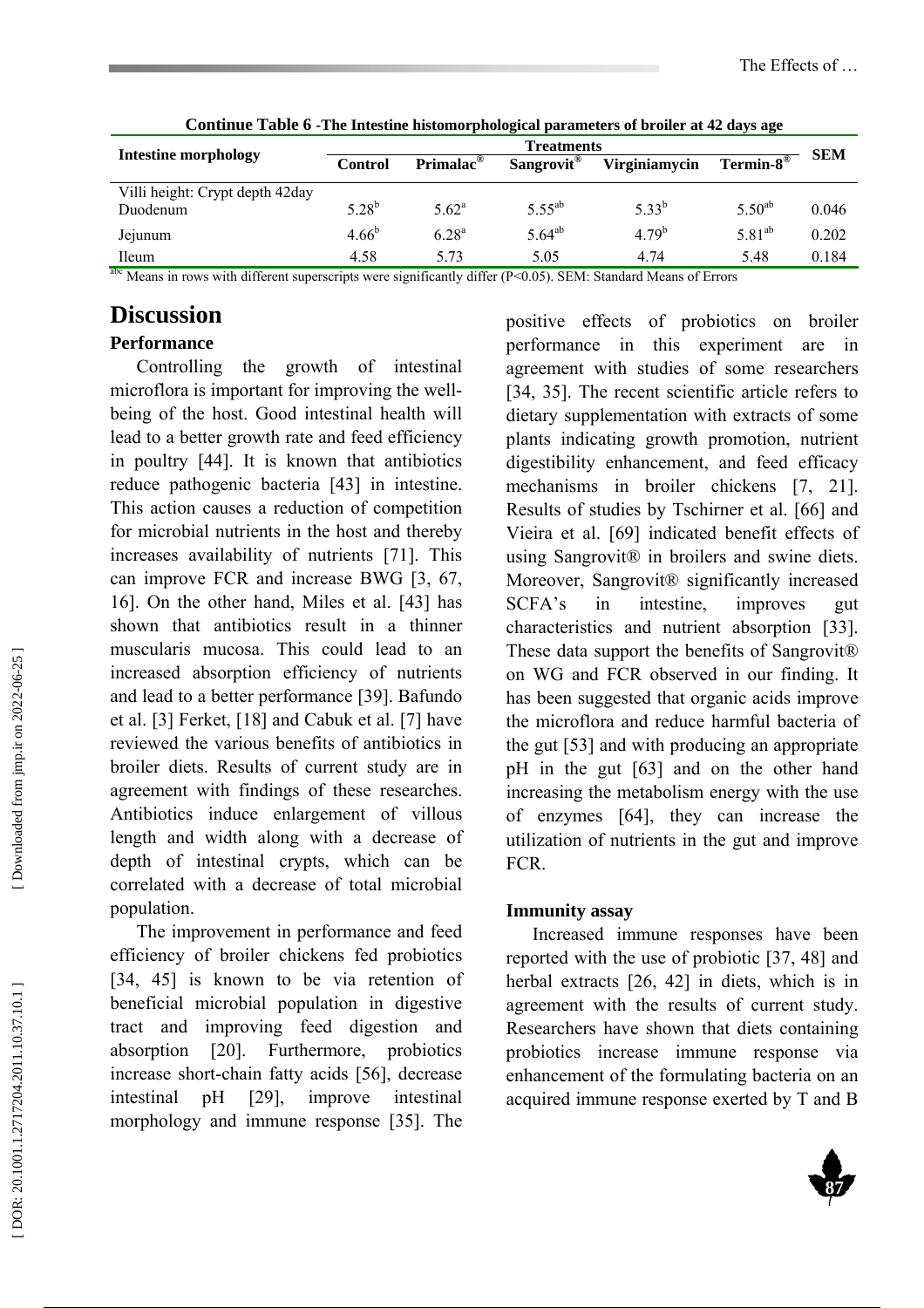lymphocytes [34]. Immune system stimulation by probiotics may be due to increase of Tcells, phagositosic cells and serum protein levels [20]. Christensen et al. [11] suggested that these effects were mediated by cytokines secreted by immune system cells stimulated with probiotic bacteria. Indirect effect of probiotics may occur via changing the microbial population of the lumen of gastrointestinal tract. Probiotics increase in gram positive bacteria such as, *lactobacillus* and *bifidobacteria* that improve immune response [34].

It has been proved that herbal extracts increase anti-body titration against SRBC [42]. Cook and Samman [12] noted that herbal extracts stimulate immune response by increasing vitamin C activity. Sangrovit® is known to have immunomodulatory effects [9]. It has been reported that Sangrovit® stimulates phagocyte activity and thus promotes host protective responses [26]. Researchers have shown that adding organic acids to broiler diets increase immunity response [53]. It has also been suggested that this increase is due to stimulation or activation of immune cells by organic acids. Organic acids can decrease intestinal pH, and cause enhancement of gut characteristics and immune response. Khovidhunkit et al. [36] showed that antibiotics restrain gram-positive bacteria that stimulate the immune system. Therefore, antibody titration was diminished by use of antibiotic which was confirmed by the results of this study.

### **Serum lipides**

Serum cholesterol and triglyceride levels also were reduced by use of herbal extracts in this study which agrees with results of Sakine et al. [55] who show that use of herbal extracts can reduce cholesterol and triglyceride levels of blood. Gudev et al. [26] proved that



Sangrovit<sup>®</sup> can reduce cholesterol and triglyceride levels of serum in pigs. It has been hypothesized that the increased deconjugation of bile acids, results in greater excretion of bile acids from the intestinal tract. The increased excretion of bile acids stimulates the replacement of bile acids from cholesterol, thus reducing plasma cholesterol level [14].

Reduction of blood cholesterol and triglyceride levels with probiotics has been reported by Santoso et al. [58] and Ignatoval et al. [30]. Gilliland et al. [24] believe that *lactobacillus* can absorb cholesterol in their cell walls and therefore reduce cholesterol in blood. It has been reported that some grampositive bacteria such as *Lactobacillus* and *Bifidobacteria* cause deconjugation of bile acids; this causes reduction of blood cholesterol. On the other hand, probiotics cause increase in gram-positive bacteria. These reports are in agreement with the results of this study. Also, probiotics lead to reduction in acetyl Co-A carboxylase in liver and tissue. Lipogenesis reduction in liver can lead to reduction in serum lipids [36]. Organic acids in diet are known to cause an increase in T 3 hormones. This hormone increases metabolism in birds, thus can decrease serum lipids [13]. Virginiamycin could cause an increase in blood cholesterol due to its restraining effect on gram-positive bacteria [36]. Results of recent experiment confirmed this finding.

### **Microflora population**

Probiotics improve intestinal microbial balance of animals [20]. Chichlowisk et al. [10] proved that probiotics increased metabolic efficiency by inducing changes in intestinal physiology and metabolism. Probiotic cultures of *lactobacillus* sp. cause a challenge for pathogenic bacteria for nutrients. They reduce nutrients availability for harmful bacteria nutrients by pathogenic bacteria and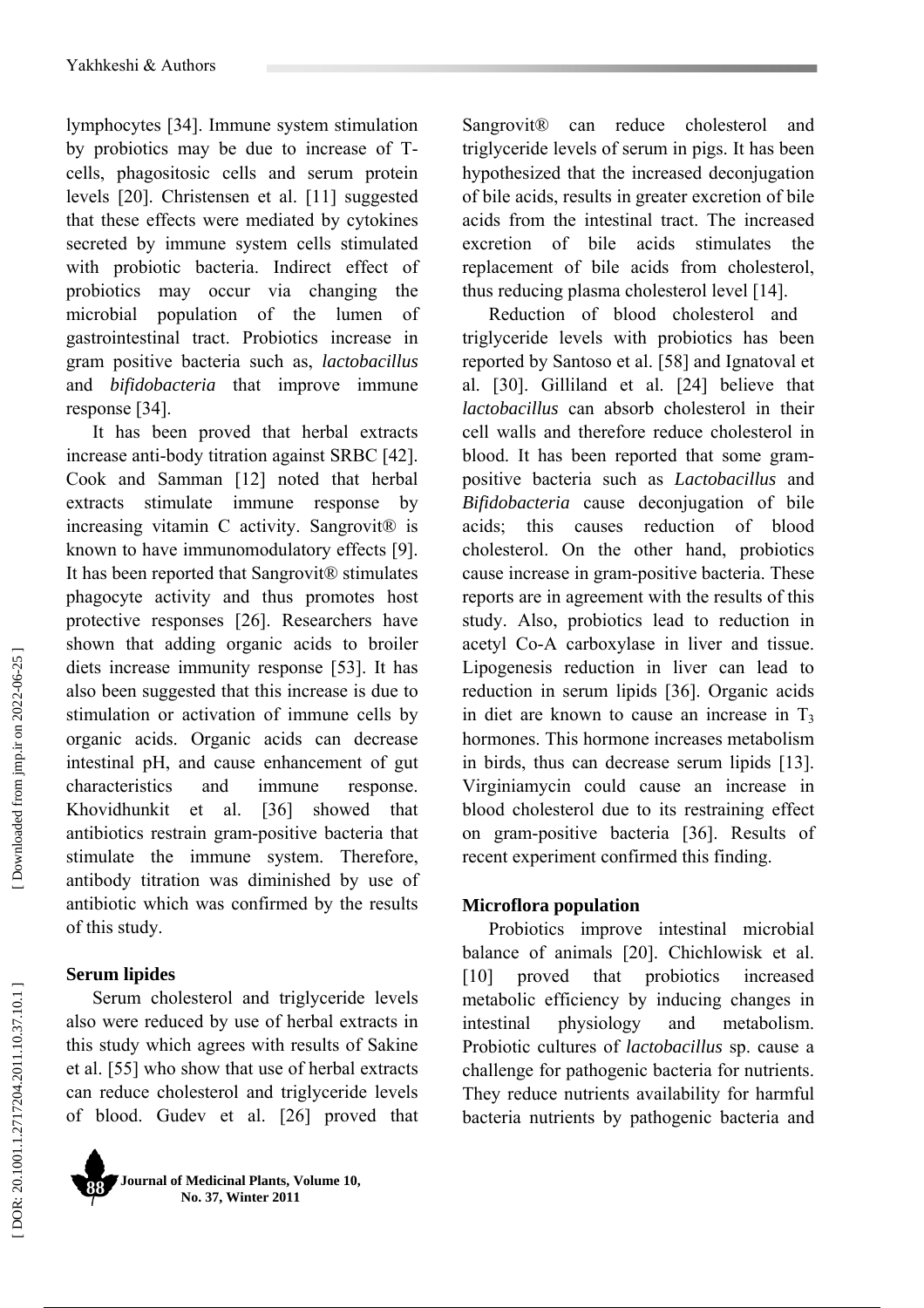reduce nutrients availability for harmful bacteria and increase *lactic acid* bacteria colonies in intestine [45]. Djouvinov et al. [15] showed that adding probiotics to ducks feed increased the *lactic acid* bacteria in cecum compared to control group. The benefit of *lactic acid* bacteria seems to be due to its production of bacteriocins, which the benefit appears to be associated with the production of bacteriocins of some species which help competitive exclusion of harmful and pathogenic microorganisms (such as *Salmonella, Enterococci*, and *Escherichia*). Present study proves that probiotic has increased *lactic acid* bacteria, reduced number of coliforms and total aerobic bacteria counts in intestinal contents.

It is known that plant antibacterial activities are due to their lipophilic activites [17]. The mechanism of medicinal plant for decreasing bacteria is adhesion and thrust of bacterial membrane which prevents activation of bacterial enzymes [65]. Gudev et al. [26] showed that pigs fed with Sangrovit® had a higher lizozim amount in blood serum. Lizozim can breakdown cell wall of some bacteria. On the other hand, Sangrovit<sup>®</sup> is a commercial product containing benzophenanthridine alkaloid (QBA) and mostly sanguinarine. QBA's have antimicrobial properties [40]. It is known that sanguinarine has an inhibiting effect on harmful bacteria in the intestine [41]. Reduction on coliforms and total aerobic bacteria counts in crop, ileum and cecum can be seen in present study.

Antibiotics can lower population of harmful bacteria and enhance population of useful bacteria in the intestine [4]. It has been proved that antibiotics decrease *lactic acid* bacteria in intestine [4]. In this experiment use of antibiotic caused a reduction on coliforms and total aerobic bacteria in different part of

the gut. Moreover, reduction in *lactic acid* bacteria was observed. These results are in agreement with previous studies [52, 28].

Organic acids are known to reduce pH of intestine and cecum, and thus could reduce harmful bacteria sensitive to low pH [1]. In current study using organic acid termin-8® reduced harmful bacteria and increased *lactic acid* bacteria, these results are in agreement with other studies [68].

### **Intestinal morphology**

Intestinal morphology characteristics are affected by dietary treatments. In this study the results showed that the use of probiotics improved intestinal morphology characteristics, which this reaction can lead to increase feed utilization and improve performance. In a study conducted by Chichlowisk et al. [10] it has been stated that a probiotic containing *lactobacilli Bifidobacterium thermophilum* and *Enterococcus faecium* increased the jejunum villous height and decreased the villous depth compared with control group. Samanta et al. [57] showed that adding probiotics to broilers feed for 7 days increases villous height compared to control group. It has been reported that probiotics increase Short Chain Fatty Acids (SCFA) and decrease the production of ammonium [54]. Moreover, Garcia et al. [21] showed that using medicinal plants in feed causes a higher villous in chickens. They suggest that medicinal plants decrease the total harmful bacteria in the intestinal wall and cause a reduction in production of toxic compounds and damage to intestinal epithelial cells. This function could lead to a conversion in intestinal morphology. In another study Sangrovit® significantly increased SCFA's in intestine [33]. These fatty acids could lower pH of the small intestine and improve microbial population of gut. Miles et

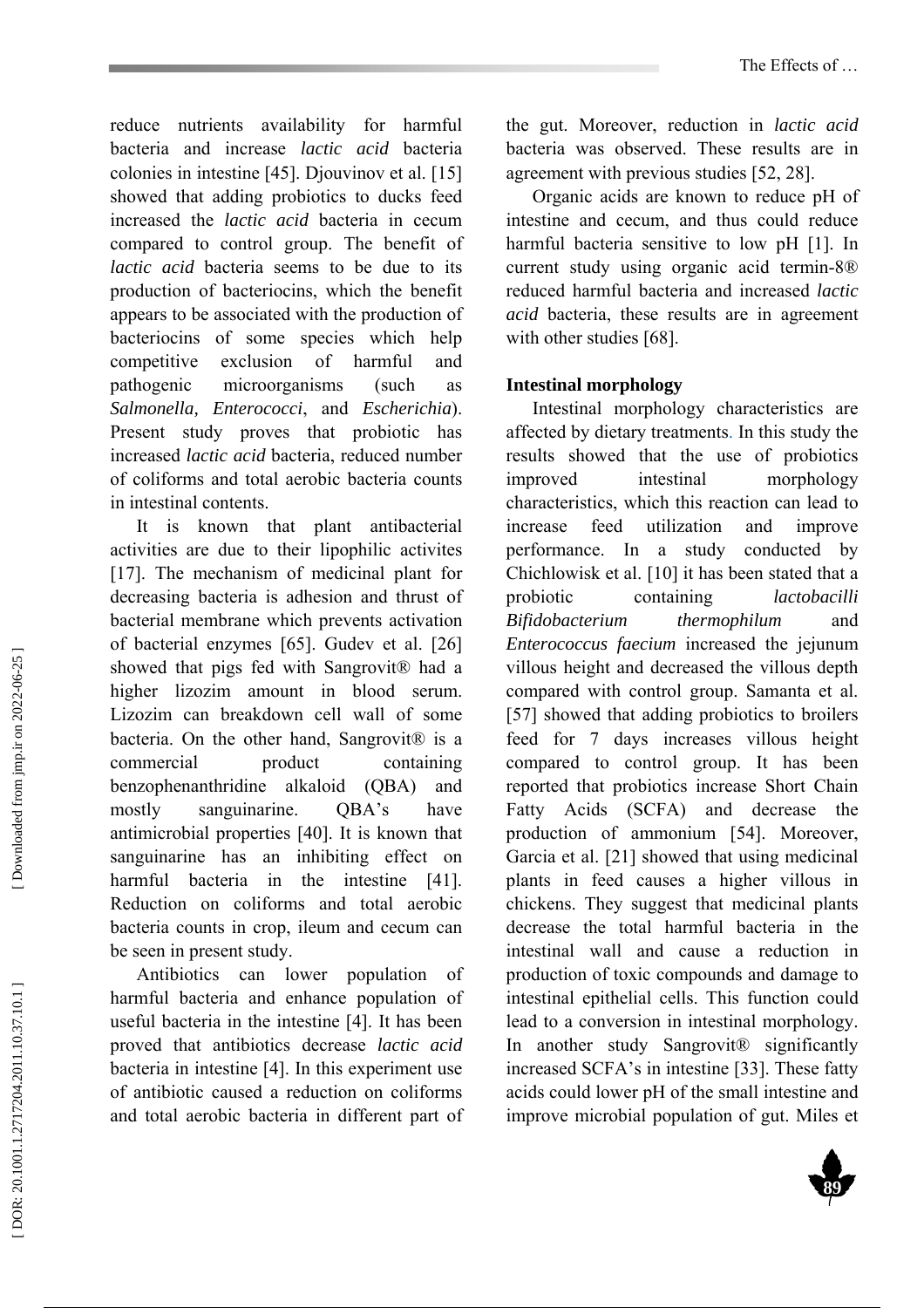al. [43] reported that broilers fed antibiotic (virginiamycin) supplemented diet, had a thinner mucosa, shorter villous height and crypt depth. Antibiotics decline harmful bacteria, inhibit the destruction of villous and decreases reconstruction of the lumen. The results in this study are in agreement with other researches [43].

Researchers have shown that organic acids can reduce the intestinal lumen pH and increase anti-bacterial enzymes produced by some bacteria, so villous height may be increased [51]. Moreover, organic acids reduce amount of pathogenic bacteria in the small intestine wall and decreases production of toxic compounds which cause changes in the morphology of the intestine of broiler chicks and in consequence prevent destruction and damage to intestinal epithelial cells [21].

# **References**

**1.** Adams CA. Nutricines in poultry production: focus on bioactive feed ingredients. Nutrition Abstracts and Reviews. Series B, Livestock Feeds and Feeding. Nutritional Services Department, Kemin Europa, Belgium. 2004, p: 22.

**2.** Awad WA, Bohm J, Razzazi-Fazeli E, Ghareeb K, Zentek J. Effect of Addition of a Probiotic Microorganism to Broiler Diets Contaminated with Deoxynivalenol on Performance and Histological Alterations of Intestinal Villi of Broiler Chickens. *Poult. Sci*. 2006;  $85:974 - 9$ .

**3.** Bafundo KW, Cox LA, Bywater R. Review Lends Perspective to Recent Sciectific Findings on virginiamycin, Antibiotic Resistance Debate*. Feed Stuffs* 2002; 75: 26 - 7.

# **Conclusion**

It has been suggested that antibiotic alternatives cause reduce pathogenic bacteria in digestive tract of broiler chickens which can help to improve intestinal health of these birds. Moreover, the above mentioned feed additives reduce the levels of serum lipids and induce broilers immune response. A beneficial effect of additives on the villous parameters of chickens could be due to better utilization of feed and improve the microflora and reduce harmful bacteria of the gut. According to results of this experiment it can be recommended that probiotics additives, herbal extracts and organic acids can be used as antibiotic alternatives in broilers feed.

**4.** Baurhoo B, hillip LP, Ruiz-Feria CA. Effects of Purified Lignin and Mannan Oligosaccharides on Intestinal Integrity and Microbial Populations in the Ceca and Litter of Broiler Chickens. *Poult. Sci*. 2007; 86:  $1070 - 8$ .

**5.** Boling SD, Webel DM, Marromichalis I, Parsons CM, Baker DH. The effect of citric acid on phytate phosphorus utilization in young chicks and pigs. *J. Anim. Sci.* 2000; 78: 682 - 9.

**6.** Biggs P, Parsons CM. The Effects of Several Oligosaccharides on True Amino Acid Digestibility and True Metabolizable Energy in Cecectomized and Conventional Roosters. *Poult. Sci*. 2007; 86: 1161 – 5.

**7.** Cabuk M, Bozkurt M, Alcicek A, Akbas Y, Kucukyimaz K. Effect of a Herbal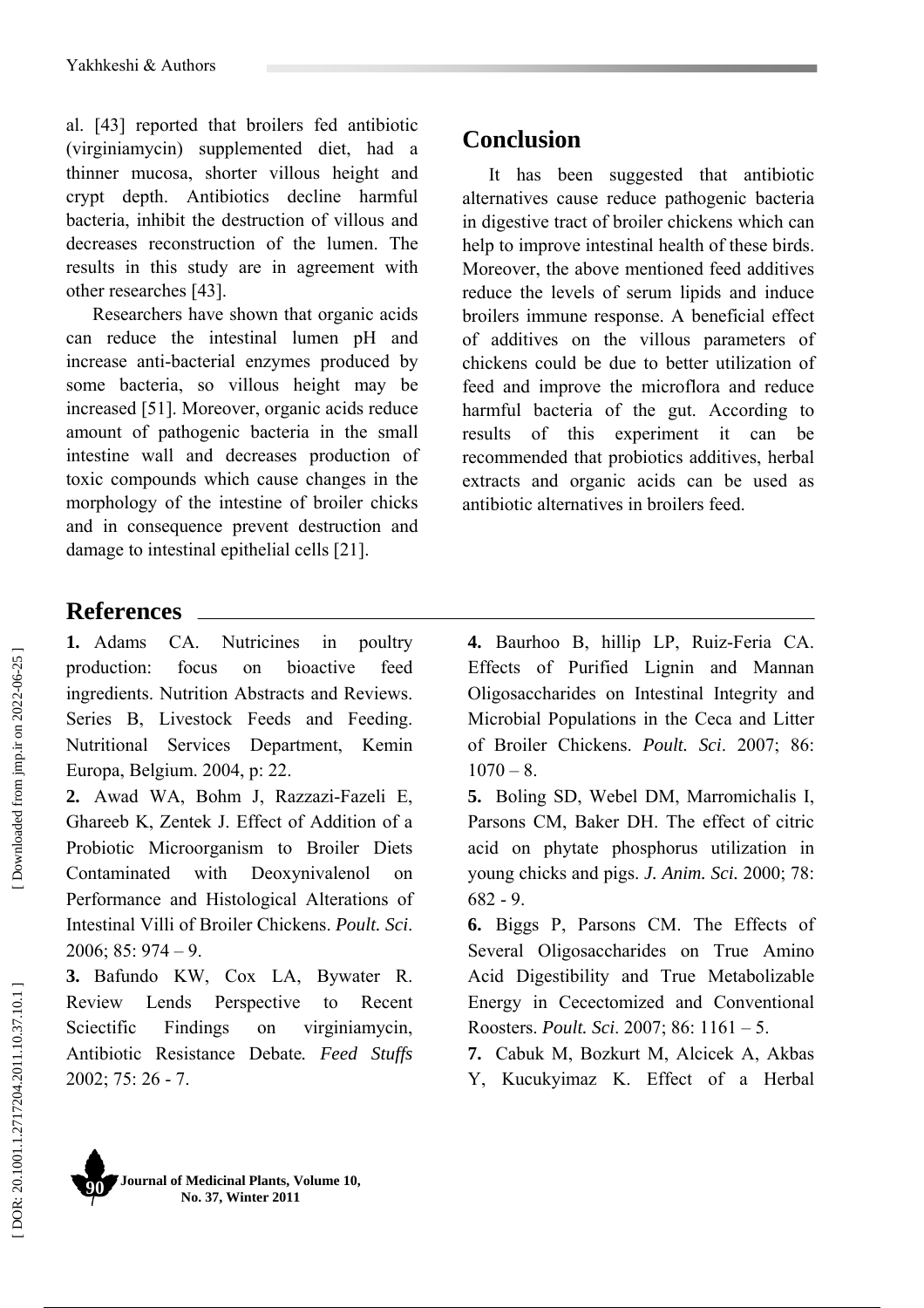Essential Oil Mixture on Growth and Internal Organ Weight of Broiler from Young and Old Breeder Flock. *S. Afr. J. Anim*. Sci. 2006; 36 **:** 324 - 54.

**8.** Canibe N, Engberg RM and Jensen BB. An overview of the effect of organic acids on gut flora and gut health. Danish Institute of Agricultural Science. Research Center Foulum, Denmark. 2001; p: 15.

**9.** Chaturverdi MM, Kumar A, Darnay BG, Chainy GBN, Agarwal S, Aggarwal BB. Sanguinarine (pseudochelerythrine) is a potent inhibitor of NP-kappa B activation, I kappa B alpha phosphorylation, and degradation*. J. Bio. Chem*. 1997; 48: 30129 - 34.

**10.** Chichlowisk MJ, Croom BW, McBride L, Daniel G, Davis R, Koci, MD. Direct-fed Microbial PrimaLac and Salinomycin Modulate Whole-body and Intestinal Oxygen Consumption and Intestinal Mucosal Cytokine Production in the Broiler Chick. *Poult. Sci*. 2007; 86: 1100 – 6.

**11.** Christensen HR, Frokiaer H and Pestka JJ. Lactobacilli Differentially Modulate Expression of Cytokines and Maturation Surface Markers in Murine Dendritic Cells *J. Immunol*. 2002; 168: 171 - 8.

**12.** Cook NC, Samman S. Flavonoidschemistry, Metabolism, Cardioprotective Effects, and Dietary Sources. *J. Nutr. Biochem*. 1996; 7: 66 - 76.

**13.** Denbow DM. Gastrointestinal anatomy and physiology. In: Sturkies Avian Physiology. Fifth edition (G. Causey Whittow, Editor). Academic Press, San Diego, USA PP. 2000; 299 - 325.

**14.** De Rodas BZ, Gilliand SE and Maxwell CV. Hypocholesterolemic action of lactobacillus acidophilus AT CC 43121 and calcium in swine with hypercholesterolemia induced by diet. *J. Dairy. Sci.* 1996; 79: 2121 - 8.

**15.** Djouvinov D, Boicheva S, Simeonova T and Vlaikova T. Effect of feeding Lactina® probiotic on performance, some blood parameters and caecal microflora of mule ducklings. *Trakia J. Sci*. 2005; 3: 22 - 8.

**16.** Esteve-Garcia E, Brufau J, Perez-Vendrel A, Miquel T and Duven K. Bioefficacy of enzyme preparations containing β-glucanase and xylanase activities in broiler diets based on barley or wheat, in combination with flavomycin. *Poult. Sci*. 1997; 76: 1728 - 37.

**17.** Farag RS, Daw ZY, Hewed FM and El-Barory GSA. Antimicrobial Activity of Some Egyptian Spice Essential Oils. *J. Food Protec.* 1989; 52: 665 - 7.

**18.** Ferket PR. Alternatives to antibiotics in poultry production: Responses, practical experience and recommendations. Nutritional Biotechnology in the Feed and Food Industries. T. P. Lyons and K. A. Jacques, ed. Nottingham Univ. Press, Nottingham, UK. 2004, pp: 57 - 67.

**19.** Freeman F, Kodera Y. Garlic Chemistry: Stability of S - (2-propenyl) 2-propene-1 sulfinothioate (allicin) in Blood, Solvents, and Stimulated Physiological Fluids. *J. Agric. Food. Sci.* 1995; 43: 2332 – 8.

**20.** Fuller R. A review: Probiotics in Man and Animals. *J. Appl. Bacteriol*. 1989; 66: 365 - 78.

**21.** Garcia V, Catala-Gregori P, Hernandez F, Megias MD and Madrid J. Effect of Formic Acid and Plant Extracts on Growth, Nutrient Digestibility, Intestine Mucosa Morphology, and Meat Yield of Broilers. *J. Appl. Poult.* 

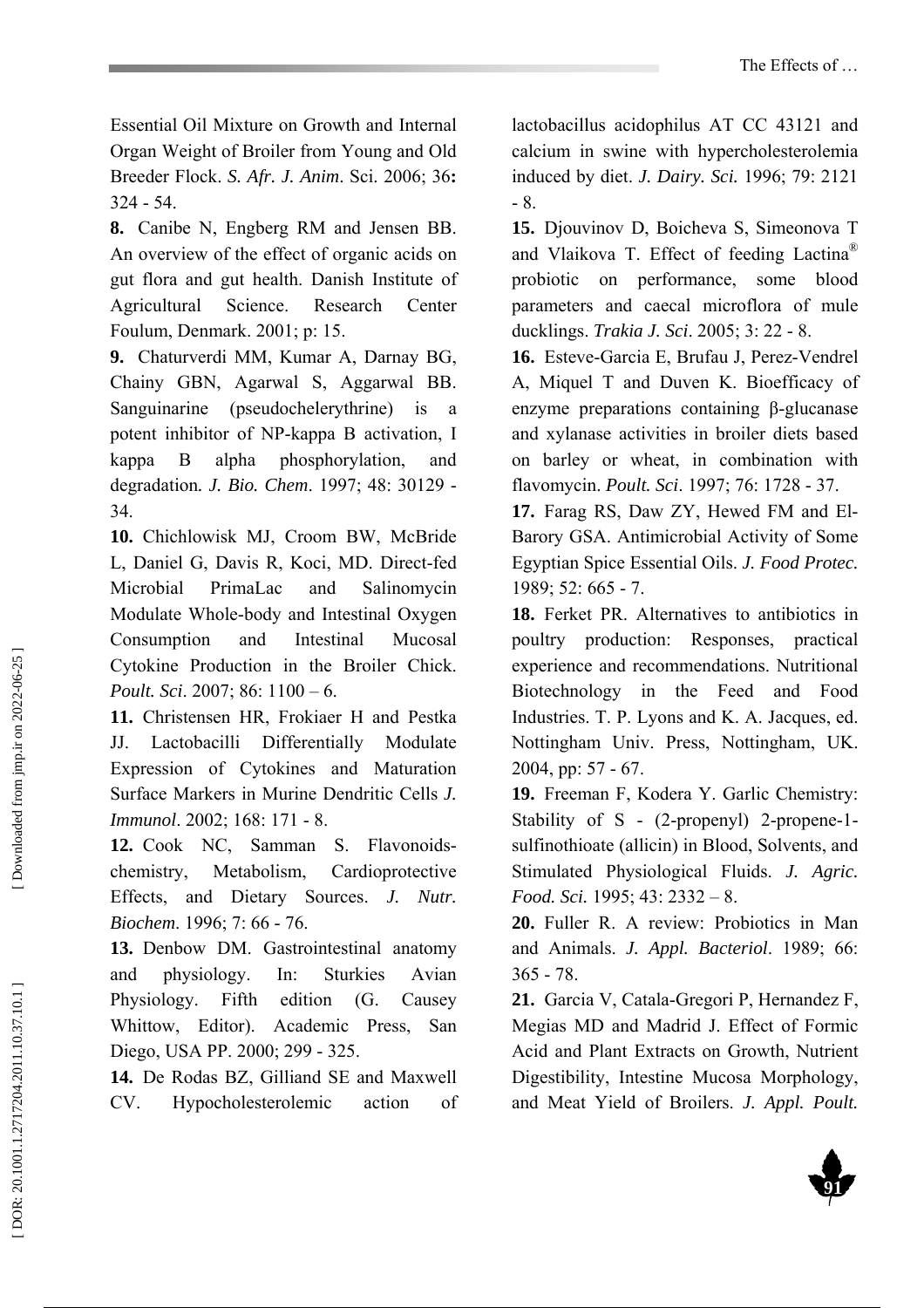### *Res.* 2007; 16: 555 – 62.

**22.** Gardzielewska J, Pudyszak K, Majewska T, Jakubowska M and Pomianowski J. Effect of plant-supplemented feeding on fresh and frozen storage quality of broiler chicken meat. Animal Husbandry Series of Electronic *J. Polish. Agric. Univ*. 2003; 6: 322 - 32.

**23.** Gibson GR, and Fuller R. Aspects of *in vitro* and *in vivo* Research Approaches Directed toward Identifying Probiotics and Prebiotics for Human Use. *J. Nutr*. 2000; 130:  $391 - 5$ .

**24.** Gilliland SE, Nelson CR and Maxwell C. Assimilation of cholesterol by Lactobacillus acidophilus bacteria. *Appl. Environ. Microbiol*. 1985; 49: 337 - 81.

**25.** Green AA, Sainsbury DWB. The role of probiotics in producing quality products. XV European Symposium on the quality of poultry meat. 9 - 12. September 2001. Kusadasi/Turkey, 2001, pp: 245 - 51.

**26.** Gudev D, Popova- Ralcheva S, Moneva1 P, Bonovska M, Valchev G and Valcheva A. Effect of supplemental Sangrovit on some biochemical indices and leukocytes phagocytic activity in growing pigs. *Arch. Zootec.* 2004; 7: 123 - 34.

**27.** Gunal M, Yayli G, Kaya O, Karahan N and Sulak O. The Effects of Antibiotic Growth Promoter, Probiotic or Organic Acid Supplementation on Performance, Intestinal Microflora and Tissue of Broilers. *Poult. Sci.* 2006; 5: 149 - 55.

**28.** Guo FC, Williams BA, Kwakkel RP, Li HS, Li XP, Luo JY, Li WK and Erstegen MWA. Effects of Mushroom and Herb Polysaccharides, as Alternatives for an Antibiotic, on the Cecal Microbial Ecosystem in Broiler Chickens. *Poult. Sci.* 2004; 83: 175

– 82.

**29.** Huang MK, Choi YJ, Houde RJ, Lee W, Lee BH and Zhao X. Effects of Lactobacilli and an acidophilic fungus on the production performance and immune responses in broiler chickens. *Poult. Sci.* 2004; 83: 788 – 95.

**30.** Ignatova1 M, Sredkova V, Marasheva V. Effect of dietary inclusion of probiotics on chickens performance and some blood indices. *Biote. Anim. Hus.* 2009; 25: 1079 - 85.

**31.** Iji PA, Saki AA and Tivey DR. Intestinal development and body growth of broiler chicks on diets supplemented with non-starch polysaccharides. *Anim. Feed Sci. Technol.* 2001; 89: 175 – 88.

**32.** Joerger RD. Alternatives to Antibiotics: Bacteriocins, Antimicrobial Peptides and Bacteriophages. *Poult. Sci.* 2002; 82: 640 – 7. **33.** Juskiewicz J, Gruzauskas R, Zdunczyk Z, Semaskaite A, Jankowski J, Totilas Z, Jarule V, Sasyte V, Zdunczyk P, Raceviciute-Stupeliene A, Svirmickas G. Effects of dietary addition of Macleaya cordata alkaloid extract on growth performance, caecal indices and breast meat fatty acids profile in male

broilers*. Anima. Phisiol. Anima. Nut.* 2010. doi: 10.1111/j.1439-0396. 2010.01037.

**34.** Kabir SML, Rahman MM, Rahman MB and Ahmed SU. The dynamics of probiotics on growth performance and immune response in broilers. *Int. J. Poult. Sci.* 2004**;** 3: 361 - 5.

**35.** Kalavathy R, Abdullah N, Jalaludin S, Ho YW. Effects of *Lactobacillus* cultures on growth performance, abdominal fat deposition, serum lipids and weight of organs of broiler chickens. Br *Poult Sci.* 2003; 44 **:** 139 - 44.

**36.** Khovidhunkit W, Kim M, Memon RA, Shigenaga JK, Moser AH, Feinfold KR and

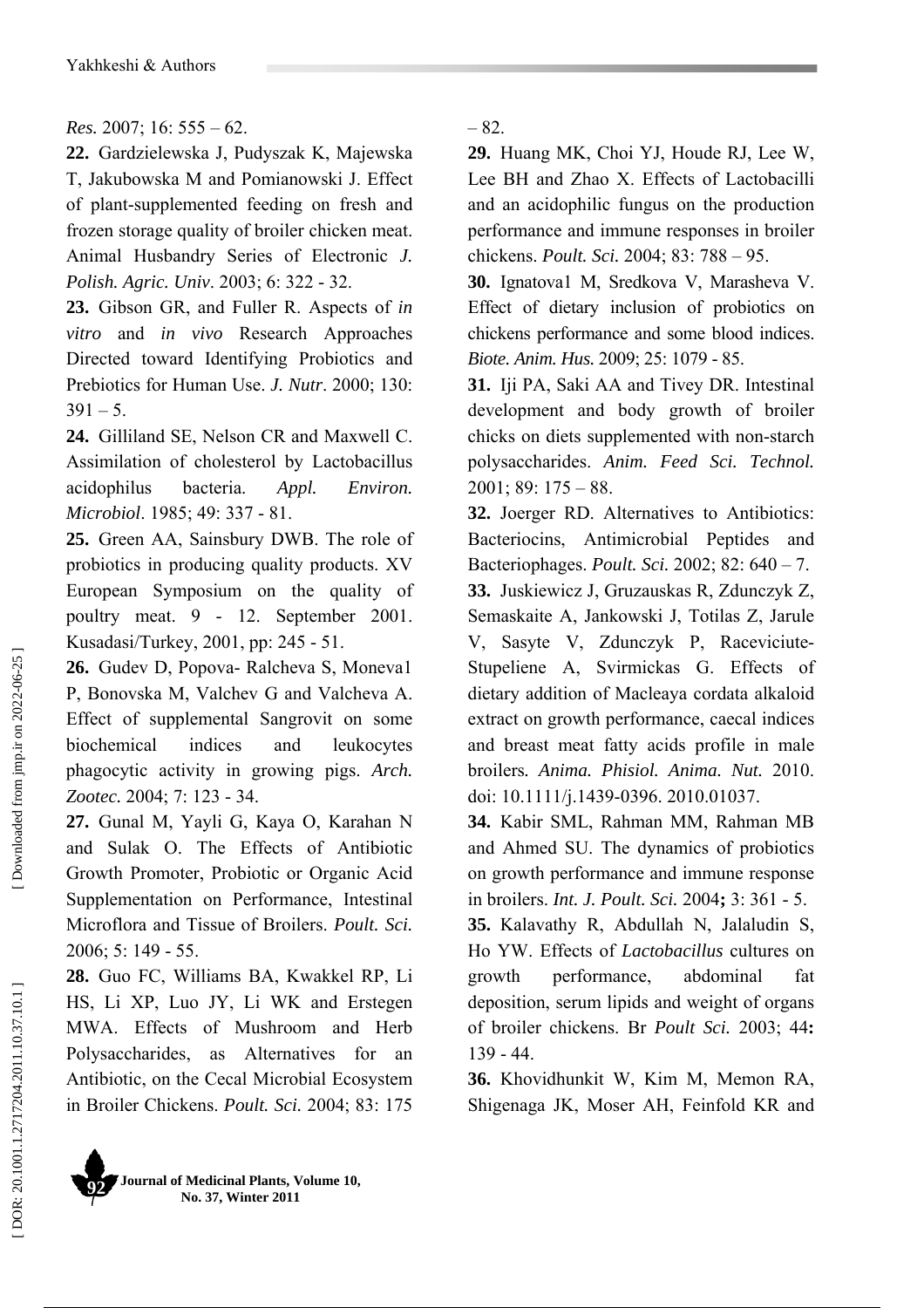Grunfeld C. Thematic Review Series; the Pathogenesis of Atherosclerosis. Effects of Infection and Inflammation on Lipid and Lipoprotein Metabolism Mechanism. *J. Lipid Res*. 2004; 49: 788 – 95.

**37.** Koenen ME, Karmer J, Van der Hulst R, Heres SH, Jeurissen T and Boerma WJ. Immunomodulation by probiotic lactobacill in layer and meat type chickens. *Br. Poult. Sci***.**  2004; 45: 355 - 66.

**38.** Langhout, P. New additives for broiler chockens. *World Poultry-Elsevier* 2000; 16:  $22 - 7$ .

**39.** Leeson S. Growth and Carcass Characteristics of Broiler Chickens Fed virginiamycin. *Nutr. Res*. 1984; 29: 1383 - 9.

**40.** Lenfeld J, Kroutil M, Marsálek E, Slavík J, Preininger V, Simánek V. Antiinflammatory activity of quaternary benzophenanthridine alkaloids from Chelidonium majus. *Planta Medica* 1981; 43: 161 - 5.

**41.** Mahadria GS, Pendland A, Stoia L, Chadwick L. *In vitro* susceptibility of helicobacter pylori to isoquinoline alkaloids from sanguinaria Canadeusis and Hydrastis candensis. *Phyt. Res*. 2003; 17: 217 - 21.

**42.** Mathivanan R, Kalaiarasi K. *Panchagavya* and *Andrographis panculata* as Alternatives to Antibiotic Growth Promoters on Hematological, Serum Biochemical Parameters and Immune Status of Broilers. *Poult. Sci.* 2007; 44: 198 - 204.

**43.** Miles RD, Butcher GD, Henry PR, Littell RC. Effect of Antibiotic Growth Promoters on Broiler Performance, Intestinal Growth Parameters and Qualitative Morphology. *Poult. Sci*. 2006; 85: 476 – 85.

**44.** Montagne L, Pluske JR, Hampson DJ. A review of interactions between dietary fibre and the intestinal mucosa, and their consequences on digestive health in young non-ruminant animals. *Anim. Feed Sci. Technol.* 2003; 108: 95 – 117.

**45.** Mountzouris KC, Tsirtsikos P, Kalamara E, Nitsch S, Schatzmayr G, Fegeros K. Evaluation of the Efficacy of a Probiotic Containing *Lactobacillus*, *Bifidobacterium*, *Enterococcus*, and *Pediococcus* Strains in Promoting Broiler Performance and Modulating Cecal Microflora Composition and Metabolic Activities. *Poult. Sci.* 2007; 86:  $309 - 17$ .

**46.** Munns PL, Lamont SJ. Research Note: effects of age and immunization interval on the anamnestic response to T-cell-dependent and T-cell-independent antigens in chickens. *Poult Sci.* 1991; 70: 2371 – 4.

**47.** National Research Council. Nutrient Requirements of Poultry. 9th rev. ed. Natl. Acad. 1994. Press, Washington, DC.

**48.** Panda AK, Reddy MR, Rama Rao SV, Raju MVL, Praharaj NK. Growth, Carcass Characteristics, Immunocompetence and Response to *Escherichia coli* of Broilers Fed Diets with Various Levels of Probiotic. *Archiv für Geflügelkunde*. 2000; 64: 152 - 6.

**49.** Patterson JA, Burkholder KM. Application of Prebiotics and Probiotics in Poultry Production. *Poult. Sci.* 2003; 82: 627 – 31.

**50.** Qureshi MA, Havenstein GB. A comparison of the immune performance of a 1991 commercial broiler with a 1957 randombred strain when fed "typical" 1957 and 1991 broiler diets. *Poult. Sci.* 1994; 73: 1805 – 12.

**51.** Radecki SV, Yokoyama MT. Intestinal bacteria and their influence on swine

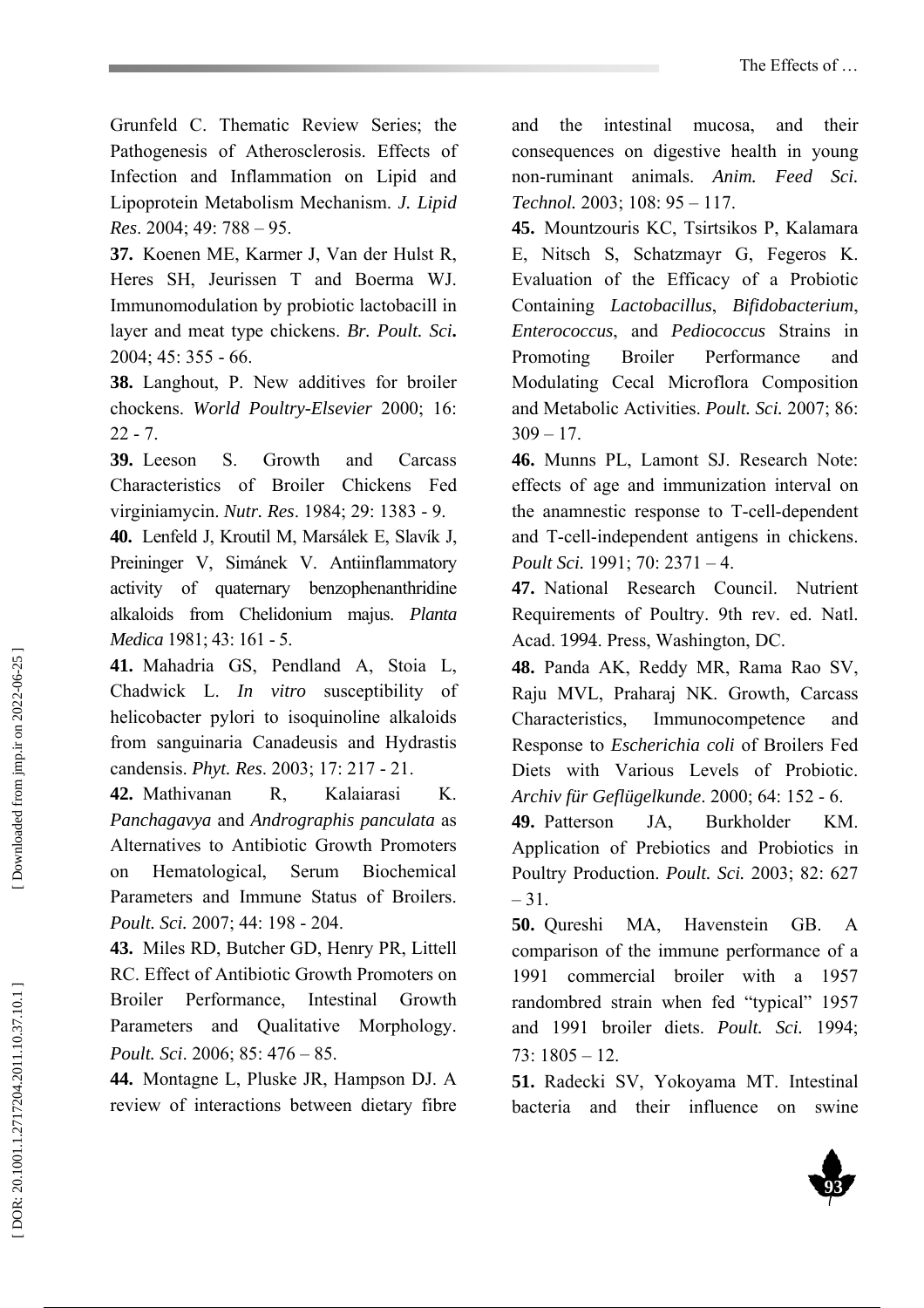nutrition. In: Miller, E.R. Duane, E.U. Lewis, A.J. swine nutrition. Boston: Butter Worth Heinemann, 1991, pp: 439 - 47.

**52.** Rosen GD. Antibacterials in Poultry and Pig Nutrition. in Biotechnology in Animal Feeds and Animal Feeding. R. J. Wallace and A. Chesson, ed. Wiley-VCH, Weinheim, Germany. 1995; pp: 143 – 72.

**53.** Roser U. Effects of organic acids in liquid and solid forms on the survival rate of *Salmonella* in pelleted compound feed after recontamination. *J. Immunol*. 2006; 82: 12 - 9. **54.** Sakata T, Kojima T, Fujieda M,

Miyakozawa M, Takahashi M, Ushida K. Probiotic preparation dose-dependently increase net production rates of organic acids and decrease that of ammonia by pig caecal bacteria in batch culture. *Digest. Dis. Sci.* 1999; 44: 1485 - 93.

**55.** Sakine Y, Ebru E, Reisli Z, Suzan Y. Effect of Garlic Powder on the Performance, Egg Traits and Blood Parameters of Laying hens. *J. Food. Sci.* 2006; 86: 1336 - 9.

**56.** Sako T, Matsuloto K, Ryuichiro T. Recent progress on research and application of non-digestible galactooligosaccharides. *Int. Dairy J*. 1999; 9: 69 – 80.

**57.** Samanta S, Haldar S, Ghosh TK. Comparative efficacy of and organic acid blend and bacitracin methylene disalicylate as growth promoters in broiler chickens: Effects on performance, gut histology, and small intestinal milieu. *Vet. Med. Int.* 2010; Article ID 645150.

**58.** Santoso U, Tanaka K and Ohtanis S. Effect of Dried *Bacillus subtilis* Culture on Growth, Body Composition and Hepatic Lipogenic Enzyme Activity in Female Broiler Chicks. *Br. J. Nutr*. 1995; 74: 523 - 9.

**59.** SAS Institute. SAS User's Guide. Version 9.1 ed. SAS Inst. Inc., Cary, NC. 2003.

**60.** Schleicher A, Fritz Z, Kinal S. Zastosowanie wybranych zió ł w mieszankach treciwych dla kurczt rzenych [The use of some herbs in concentrates for broiler chickens]. *Rocz. Nauk. Zootech*. 1998; 25 **:**  $213 - 244$  (in Poli).

**61.** Shapiro S and Guggenheim B. The Action of Thymol on Oral Bacteria. *Oral Microbiol. Immunol.* 1995; 10: 241 - 6.

**62.** Silva EN, Teixeira AS, Bertechini AG, Ferreira CL. and Ventura BG. Cienciae Agrotecnologia**.** 24: Ed. Especial. 2000; 224 - 32.

**63.** Skrivanova E, Marounek M. Influence of pH on antimicrobial activity of organic acids against rabbit enteropathogenic strain of *Escherichia coli*. *Folia Microbial*. 2007; 52:  $70 - 2.$ 

**64.** Smits CHM, Annison G. Non – starch polysaccharides in broiler nutrition towards a physiologically valid approach to their determinations. *World's Poult. Sci J.* 1996; 52: 203 - 21.

**65.** Stiles JC, Sparks W and Ronzio RA. The Inhibition of *Candida albicans* by Oregano. *J. Appl. Nutr.* 1995; 47: 96 - 102.

**66.** Tschirner K, Susenbeth A and Wolffram S. Influence of Sangrovit supplementation on nitrogen balance and feed intake in growing pigs. 9th Symposium Vitamins and Additives in the Nutrition of Man and Animal; 2003 sep. 24-25; Jena: Friedrich Schiller University; 2003, p: 45.

**67.** Van Campenhout L, Van hemel J, Vandenkerckhove J, Mollen K and Sas B. Performance of an alternative to antibiotics in broilers with high intestinal counts of